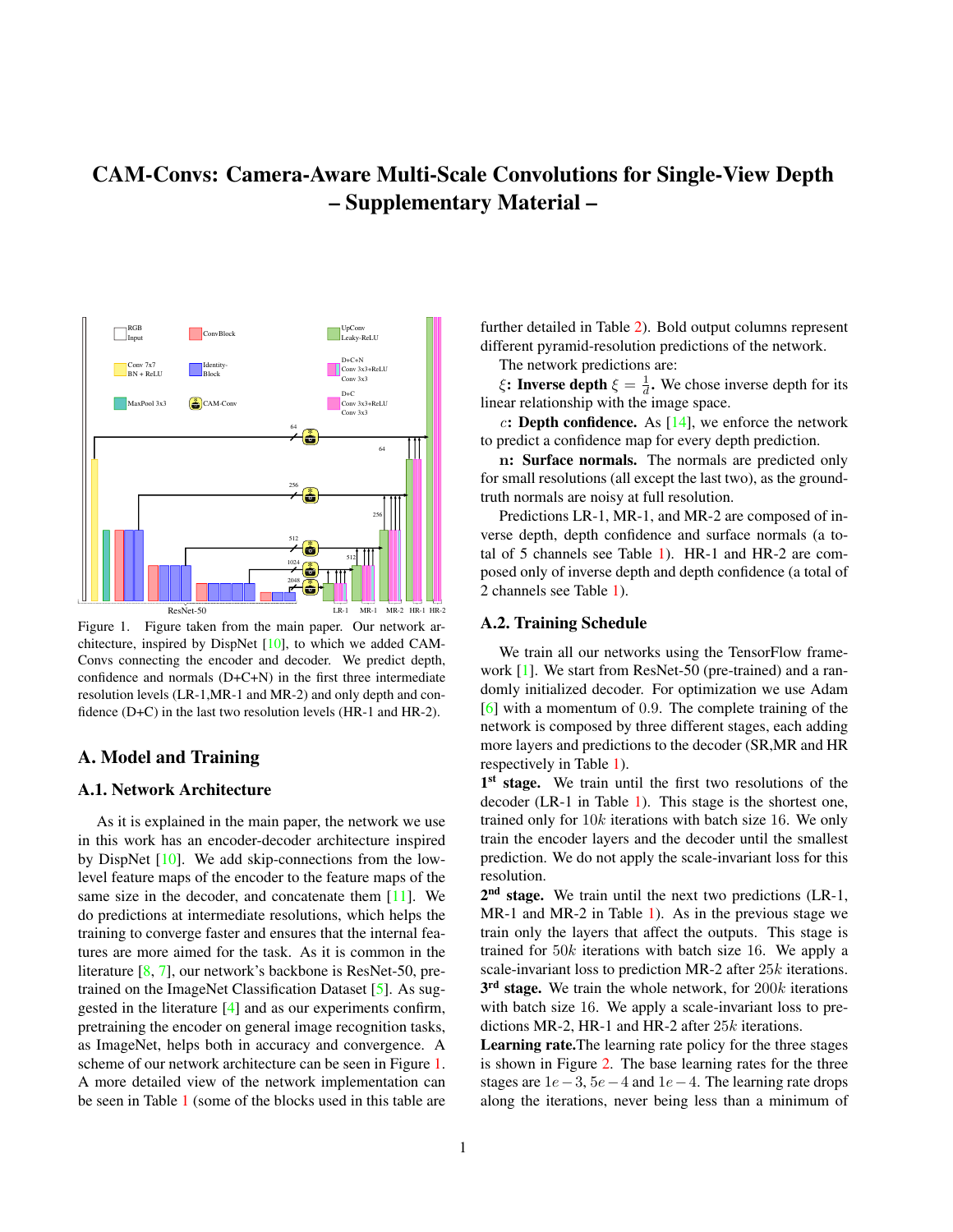<span id="page-1-4"></span>

| <b>INPUT</b>                      | <b>LAYER</b>               | K                         | S              | <b>FUN</b> | <b>CH</b>               | <b>OUTPUT</b>     |  |  |  |  |  |  |
|-----------------------------------|----------------------------|---------------------------|----------------|------------|-------------------------|-------------------|--|--|--|--|--|--|
|                                   |                            |                           | encoder        |            |                         |                   |  |  |  |  |  |  |
| image                             | $conv + BN$                | 7                         | $\overline{2}$ | ReLU       | 64                      | conv1             |  |  |  |  |  |  |
| conv1                             | maxpool                    | 3                         | $\overline{c}$ | ÷,         | 64                      | pool              |  |  |  |  |  |  |
| pool                              | conv-block                 | 3                         | ī              | ReLU       | 256                     | res <sub>2a</sub> |  |  |  |  |  |  |
| res <sub>2a</sub>                 | id-block                   | 3                         | L,             | ReLU       | 256                     | res2b             |  |  |  |  |  |  |
| res2b                             | id-block                   | 3                         | ÷,             | ReLU       | 256                     | res2c             |  |  |  |  |  |  |
| res2c                             | conv-block                 |                           | $\overline{2}$ | ReLU       | 512                     | res3a             |  |  |  |  |  |  |
| res3a                             | id-block                   | 3                         | L.             | ReLU       | 512                     | res3b             |  |  |  |  |  |  |
| res3b                             | id-block                   | 3                         |                | ReLU       | 512                     | res3c             |  |  |  |  |  |  |
| res3c                             | id-block                   | 3                         | ÷,             | ReLU       | 512                     | res3d             |  |  |  |  |  |  |
| res3d                             | conv-block                 | $\overline{\overline{3}}$ | $\overline{2}$ | ReLU       | 1024                    | res4a             |  |  |  |  |  |  |
| res4a                             | id-block                   | 3                         | $\overline{a}$ | ReLU       | 1024                    | res4b             |  |  |  |  |  |  |
| res4b                             | id-block                   | 3                         |                | ReLU       | 1024                    | res4c             |  |  |  |  |  |  |
| res4c                             | id-block                   | 3                         |                | ReLU       | 1024                    | res4d             |  |  |  |  |  |  |
| res4d                             | id-block                   | 3                         | L              | ReLU       | 1024                    | res4e             |  |  |  |  |  |  |
| res4e                             | id-block                   | 3                         |                | ReLU       | 1024                    | res4f             |  |  |  |  |  |  |
| res4f                             | conv-block                 | $\overline{3}$            | $\overline{2}$ | ReLU       | 2048                    | res5a             |  |  |  |  |  |  |
| res4a                             | id-block                   | 3                         | $\overline{a}$ | ReLU       | 2048                    | res5b             |  |  |  |  |  |  |
| res4b                             | id-block                   | 3                         | L,             | ReLU       | 2048                    | res5c             |  |  |  |  |  |  |
|                                   | skip-connections           |                           |                |            |                         |                   |  |  |  |  |  |  |
| conv1                             | CAM-Conv                   | 3                         | 1              | L-ReLU     | 64                      | conv1             |  |  |  |  |  |  |
| res2c                             | CAM-Conv                   | 3                         | $\mathbf{1}$   | L-ReLU     | 256                     | res2c             |  |  |  |  |  |  |
| res3d                             | CAM-Conv                   | 3                         | $\mathbf{1}$   | L-ReLU     | 512                     | res3d             |  |  |  |  |  |  |
| res4f                             | CAM-Conv                   | 3                         | 1              | L-ReLU     | 1024                    | res4f             |  |  |  |  |  |  |
| res5c                             | CAM-Conv                   | 3                         | $\mathbf{1}$   | L-ReLU     | 2048                    | res5c             |  |  |  |  |  |  |
|                                   |                            |                           | decoder        |            |                         |                   |  |  |  |  |  |  |
| res5c                             | upconv                     | $\overline{4}$            | $\overline{2}$ | L-ReLU     | 1024                    | upconv4           |  |  |  |  |  |  |
| upconv4                           | conv                       | 3                         | $\mathbf{1}$   | L-ReLU     | 24                      | inconv4           |  |  |  |  |  |  |
| inconv4                           | conv                       | 3                         | 1              |            | 5                       | $LR-1$            |  |  |  |  |  |  |
| $LR - 1$ , upconv $4$             | $\overline{\text{concat}}$ |                           |                |            |                         | up-pre4           |  |  |  |  |  |  |
| res4f,up-pre4                     | concat                     | L,                        | $\overline{a}$ |            |                         | in3               |  |  |  |  |  |  |
| in3                               | upconv                     | $\overline{4}$            | $\overline{2}$ | L-ReLU     | 512                     | upconv3           |  |  |  |  |  |  |
| upconv3                           | conv                       | 3                         | $\mathbf{1}$   | L-ReLU     | 24                      | inconv3           |  |  |  |  |  |  |
| inconv3                           | conv                       | 3                         | 1              |            | 5                       | $MR-1$            |  |  |  |  |  |  |
| $\overline{\text{MR-1, upconv3}}$ | concat                     | L,                        |                |            |                         | up-pre3           |  |  |  |  |  |  |
| res3d,up-pre3                     | concat                     |                           |                |            |                         | in2               |  |  |  |  |  |  |
| in2                               | upconv                     | $\overline{4}$            | $\overline{c}$ | L-ReLU     | 256                     | upconv2           |  |  |  |  |  |  |
| upconv2                           | conv                       | 3                         | $\mathbf{1}$   | L-ReLU     | 24                      | inconv2           |  |  |  |  |  |  |
| inconv2                           | conv                       | 3                         | 1              |            | 5                       | $MR-2$            |  |  |  |  |  |  |
| $MR-2$ , upconv2                  | concat                     | L,                        |                |            | ä,                      | up-pre2           |  |  |  |  |  |  |
| res2c,up-pre2                     | concat                     | L,                        | L,             |            | ä,                      | in1               |  |  |  |  |  |  |
| in1                               | upconv                     | $\overline{4}$            | $\overline{c}$ | L-ReLU     | 64                      | upconv1           |  |  |  |  |  |  |
| upconv1                           | conv                       | 3                         | $\mathbf{1}$   | L-ReLU     | 24                      | inconv1           |  |  |  |  |  |  |
| inconv1                           | conv                       | 3                         | 1              |            | $\overline{c}$          | <b>HR-1</b>       |  |  |  |  |  |  |
| $\overline{\text{HR-1, upper}}$   | $\overline{\text{concat}}$ |                           |                |            |                         | $up-pre1$         |  |  |  |  |  |  |
| conv1,up-pre1                     | concat                     |                           |                |            |                         | in                |  |  |  |  |  |  |
| in                                | upconv                     | $\overline{4}$            | $\overline{c}$ | L-ReLU     | 32                      | upconv            |  |  |  |  |  |  |
| upconv                            | conv                       | 3                         | $\mathbf{1}$   | L-ReLU     | 24                      | inconv            |  |  |  |  |  |  |
| inconv                            | conv                       | 3                         | 1              | -          | $\overline{\mathbf{c}}$ | HR-2              |  |  |  |  |  |  |

<span id="page-1-0"></span>Table 1. Network Architecture Details. We present three different blocks here. 1<sup>st</sup>: *encoder* taken directly from ResNet-50, pretrained on the ImageNet Classification Dataset [\[5\]](#page-8-2), sub-blocks of the *encoder* are more detailed in Table [2.](#page-1-1) 2 nd: *skip-connections* include also a CAM-Conv block (Table [2\)](#page-1-1). 3 rd: *decoder* uses as inputs all the *skip-connections* and produce 5 different pyramidresolution predictions (bold in the OUTPUT column).

1e−6. As we train multiple models we use a fixed automatic learning rate decay.

Weighting losses. For all stages we minimize the losses for several resolutions. We scale the losses according to the resolution level. Specifically, we multiply the losses by a factor  $\frac{1}{k}$ , where k denotes the resolution level. Starting with the finest resolution of the active stage. *I.e* in the 1<sup>st</sup> stage LR-1 prediction loss would be multiplied by 1. While in the

| <b>INPUT</b>                      | LAYER           | K | S          | BN | <b>FUN</b> | <b>CH</b> | <b>OUTPUT</b>                   |  |  |  |  |  |
|-----------------------------------|-----------------|---|------------|----|------------|-----------|---------------------------------|--|--|--|--|--|
|                                   |                 |   | conv-block |    |            |           |                                 |  |  |  |  |  |
| Ī                                 | conv-block      | k | S          |    | f          | N         | O                               |  |  |  |  |  |
|                                   | conv            | 1 | S          | ✓  | f          | N/4       | O <sub>2</sub> a                |  |  |  |  |  |
| O <sub>2</sub> a                  | conv            | k |            | ✓  | f          | N/4       | O2b                             |  |  |  |  |  |
| O2b                               | conv            |   |            |    |            | N         | O2c                             |  |  |  |  |  |
|                                   | conv            |   | Ś          |    |            | Ñ         | $\overline{O}$ - $\overline{I}$ |  |  |  |  |  |
| $O-1, O2c$                        | add             | 1 | 1          |    | f          | N         | О                               |  |  |  |  |  |
|                                   |                 |   |            |    |            |           |                                 |  |  |  |  |  |
|                                   |                 |   | id-block   |    |            |           |                                 |  |  |  |  |  |
|                                   | id-block        | k |            |    | f          | N         | O                               |  |  |  |  |  |
|                                   | conv            | 1 | 1          | ✓  | f          | N/4       | O <sub>2</sub> a                |  |  |  |  |  |
| O <sub>2</sub> a                  | conv            | k |            |    | f          | N/4       | O2b                             |  |  |  |  |  |
| O2b                               | conv            | 1 | 1          |    |            | N         | O2c                             |  |  |  |  |  |
| $\overline{I}$ , O <sub>2</sub> c | add             |   |            |    |            | N.        | Ō                               |  |  |  |  |  |
|                                   |                 |   |            |    |            |           |                                 |  |  |  |  |  |
| CAM-Conv-block                    |                 |   |            |    |            |           |                                 |  |  |  |  |  |
| Ī                                 | <b>CAM-Conv</b> | k | S          |    | f          | N         | $\bf{o}$                        |  |  |  |  |  |
| fov, cc, nc                       | resize          |   |            |    |            |           | fov, cc, nc                     |  |  |  |  |  |
| $I, f \circ v, c \in R$           | concat          |   | Ś          |    |            |           | intern                          |  |  |  |  |  |

Table 2. Sub-Blocks for the Network. The first two are the standard conv and id block from ResNet, commonly used in the literature. The CAM-Conv-block is the one we introduce. It takes as input 3 different maps and feeds a convolution with them, together with the input features.

<span id="page-1-1"></span>intern conv k s - f N O



<span id="page-1-2"></span>Figure 2. Learning rate policy for the three-stages training.

| Area # | Eq. Images           |
|--------|----------------------|
|        | $(\# \text{images})$ |
| 1      | 190                  |
| 2      | 299                  |
| 3      | 85                   |
| 4      | 258                  |
| 5      | 373                  |
| 6      | 208                  |
| Total  | 1413                 |
|        |                      |

<span id="page-1-3"></span>Table 3. Statistics of images in the 2D-3D Semantics Dataset [\[2\]](#page-8-6). Number of images per area.

 $3^{rd}$  stage LR-1 would be multiplied by  $\frac{1}{5}$ , MR-1 would be multiplied by  $\frac{1}{4}$  and so on until HR-2 that would be multiplied by 1.

## B. Experiments on Stanford Dataset

#### B.1. 2D-3D Semantics Stanford Dataset

In our experiments we used the 2D-3D Semantics Dataset [\[2\]](#page-8-6), that contains RGB-D equirectangular images. With these images we are able to generate synthetic images with different camera intrinsics. This is essential to evaluate the influence of such intrinsic camera parameters minimiz-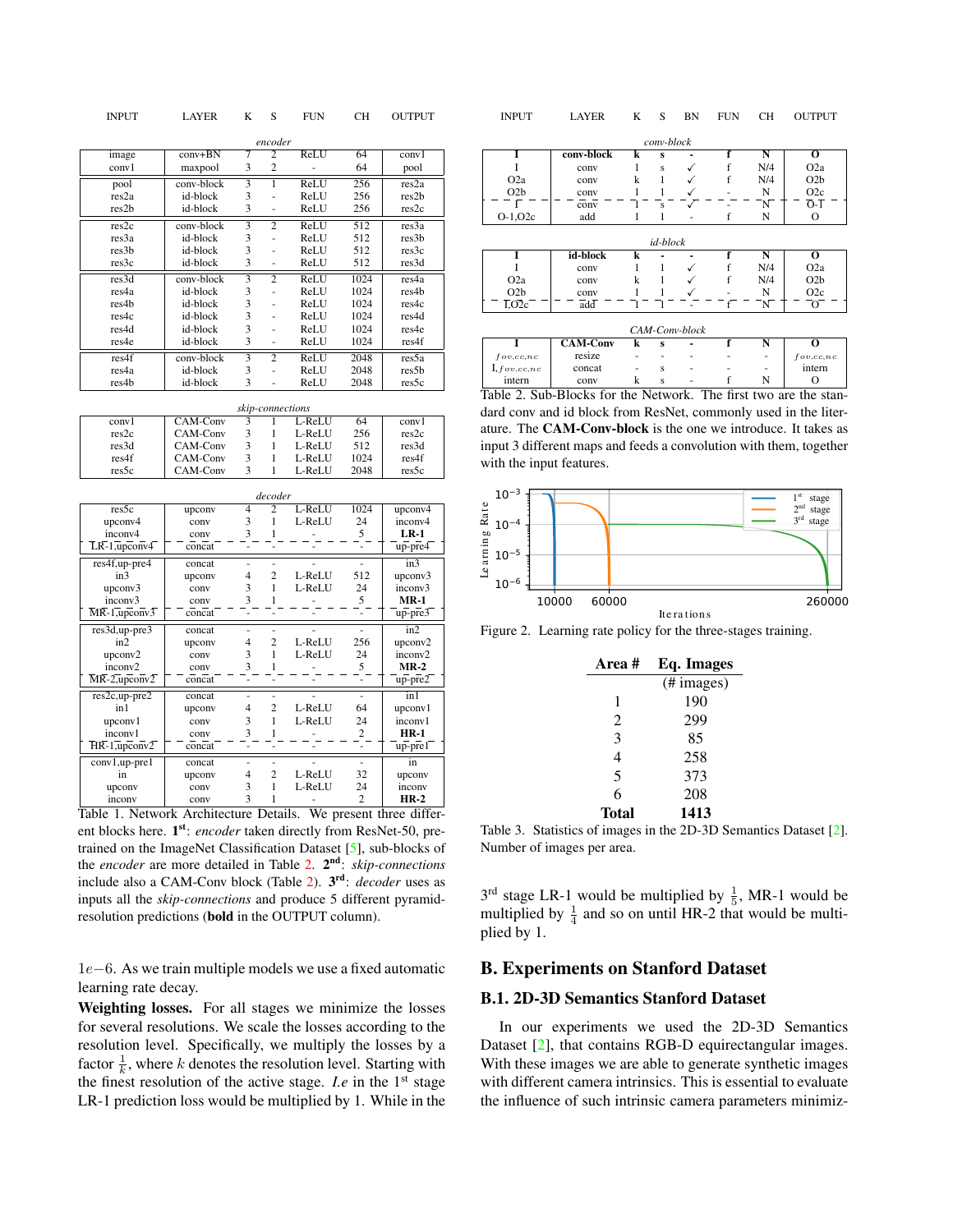<span id="page-2-4"></span>

| Fold $#$      | <b>Training</b> | <b>Testing</b> |
|---------------|-----------------|----------------|
|               | $(Area \#)$     | $(Area \#)$    |
| ı             | 1,2,3,4,6       | 6              |
| $\mathcal{L}$ | 1,3,5,6         | 2,4            |
| 3             | 2,4,5           | 1,3,6          |

<span id="page-2-0"></span>

|  | Table 4. Area assignation for the 3-fold cross validation scheme |  |  |  |
|--|------------------------------------------------------------------|--|--|--|
|  | presented in [2] for the 2D-3D Semantics Dataset.                |  |  |  |



Sensor Size

Figure 3. Examples of 3 different scenes (in rows) for which we generated several images with different intrinsic parameters.

<span id="page-2-2"></span>

| <b>Camera Params</b> | Range                         |  |  |  |  |  |  |  |
|----------------------|-------------------------------|--|--|--|--|--|--|--|
|                      | (uniform random sample)       |  |  |  |  |  |  |  |
| yaw                  | $(-180^{\circ}, 180^{\circ})$ |  |  |  |  |  |  |  |
| pitch                | $(-6^\circ, 6^\circ)$         |  |  |  |  |  |  |  |
| roll                 | $(-6\degree, 6\degree)$       |  |  |  |  |  |  |  |
| x, y, z              | $fixed^*$                     |  |  |  |  |  |  |  |
| $f$ (focal length)   | depending experiment          |  |  |  |  |  |  |  |
| $w \times h$         | depending experiment          |  |  |  |  |  |  |  |

\* the position of the camera provided for the equirectangular images remains unchanged, we do not use this parameter to generate more images.

<span id="page-2-1"></span>Table 5. Statistics of images in the 2D-3D Semantics Dataset [\[2\]](#page-8-6). Number of images per area.<sup>∗</sup> The position of the camera provided for the equi-rectangular images remains unchanged, we do not use this parameter to generate more images.

## ing the effect of the dataset bias.

The dataset is divided into 6 different areas, see Table

| Name          | S <sub>1</sub>   | $s_2$            | $s_3$            |                  |
|---------------|------------------|------------------|------------------|------------------|
| <b>Sensor</b> | $256 \times 192$ | $192 \times 256$ | $224 \times 224$ |                  |
| <b>Name</b>   | $s_4$            | $s_{5}$          | $s_S$            | $s_K$            |
| <b>Sensor</b> | $128 \times 96$  | $320 \times 320$ | $256 \times 192$ | $384 \times 128$ |
| Name          | f72              | $f_{128}$        | .f64             | In               |
| Focal         | 72.              | 128              | 64               | 100              |

<span id="page-2-3"></span>Table 6. Table from the main paper. Notation for different sensor sizes and focal lengths.

[3.](#page-1-3) The areas in the dataset represent parts of buildings with similarities in their appearance. We used the official train and test splits as suggested by the authors in [\[2\]](#page-8-6). The suggested 3-fold cross-validation scheme is shown in Table [4.](#page-2-0) All the experiments in this supplementary material, unless explicitly stated, are performed on the 2D-3D Semantics Dataset.

When training on this dataset, we generate images by randomizing camera parameters. Some parameters remain fixed depending on the experiment (*e.g.* sensor size is fixed during training). Different values of these parameters can be found in Table [5.](#page-2-1) Figure [3](#page-2-2) shows several examples of images generated with different camera intrinsics.

## B.2. Notation

The notation for sensor sizes and focal lengths used during the evaluation is in Table [6.](#page-2-3) As an example, if a network has been trained with sensor sizes  $192 \times 256$  and  $224 \times 224$ , and focal length 72, we will denote this model as  $s_2s_3f_{72}$ . In some experiments we use a random distribution for the focal length. As an example, if the synthesized focal lengths are uniformly distributed between 72 and 128, the model will be denoted as  $Uf_{72}f_{128}$ .

# B.3. Influence of Context in Single View Depth

In this section we present the complete results for the experiment analyzing the influence of context. Single-view depth prediction is a task heavily related to context, and that benefits significantly from having more image content.

Context by reducing focal length: Table [7](#page-3-0) shows a detailed version of the context influence experiment. In this experiment we train our network without CAM-Convs with images of different focal lengths  $(f_{64}, f_{72})$  and  $f_{128})$ and a fixed sensor size  $s_1$ . We report the results for three folds separately, and the median error.

Context by augmenting sensor size: Table [8](#page-3-1) shows a detailed version of the experiment of different versions of the network without CAM-Convs trained on different sensor sizes  $(s_1, s_4)$  with a fixed focal length  $f_{64}$ . The results are shown for the three folds separately and the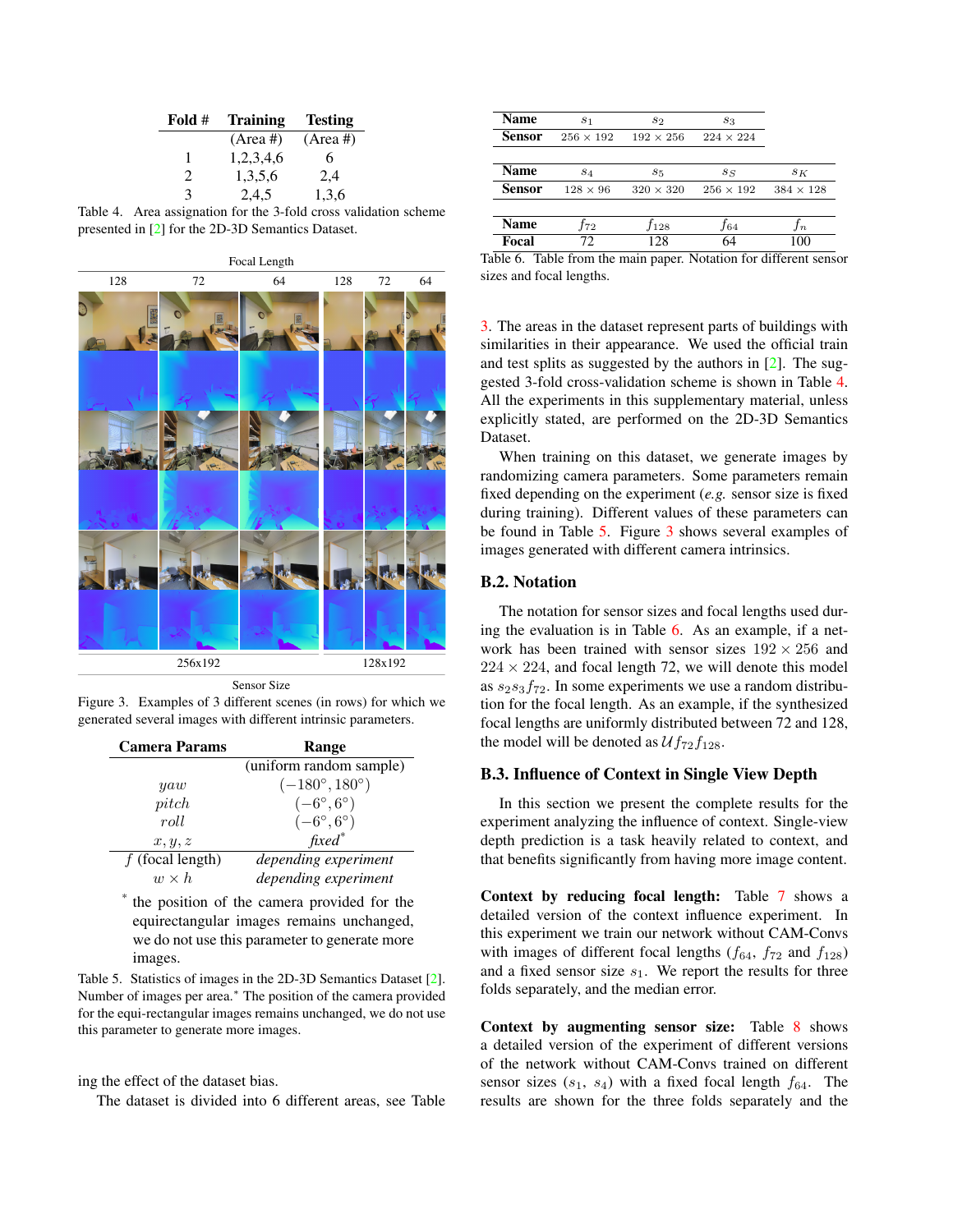| <b>Focal Length</b> | Fold # | abs.rel | 11.inv | rmse              | sc.inv | sq.rel           | $\delta < 1.25^1$ | $\delta < 1.25^2$ | $\delta < 1.25^3$ |
|---------------------|--------|---------|--------|-------------------|--------|------------------|-------------------|-------------------|-------------------|
| pixels              |        | :1      | 1/m    | m                 | log(m) | $\colon 1$       | $\overline{\%}$   | %                 | $\%$              |
|                     |        | 0.17    | 0.188  | 0.385             | 0.0286 | 0.0428           | 70.1              | 96.1              | 99.3              |
| $f_{64}$            | 2      | 0.198   | 0.218  | 0.432             | 0.05   | 0.0691           | 65.1              | 90.7              | 98.3              |
|                     | 3      | 0.155   | 0.151  | 0.326             | 0.0305 | 0.0451           | 78.9              | 97.1              | 99.6              |
|                     |        | 0.168   | 0.169  | 0.411             | 0.0292 | 0.0427           | 70.8              | 96.2              | 99.3              |
| $f_{72}$            | 2      | 0.206   | 0.203  | 0.474             | 0.052  | 0.074            | 62.8              | 90.4              | 97.9              |
|                     | 3      | 0.147   | 0.143  | 0.31              | 0.0302 | 0.0403           | 80.3              | 97.2              | 99.6              |
|                     |        | 0.197   | 0.146  | 0.547             | 0.0342 | 0.0553           | 61.0              | 93.6              | 99.0              |
| $f_{128}$           | 2      | 0.23    | 0.156  | 0.586             | 0.0525 | 0.0837           | 56.1              | 88.2              | 97.7              |
|                     | 3      | 0.166   | 0.117  | 0.409             | 0.0329 | 0.0483           | 74.5              | 96.4              | 99.5              |
| $f_{64}$            | $M_e$  | 0.17    | 0.184  | 0.378             | 0.0347 | 0.048            | 72.1              | 95.5              | 99.2              |
| f72                 | $M_e$  | 0.17    | 0.17   | 0.4               | 0.0354 | 0.0483           | 71.9              | 95.3              | 99.2              |
| $f_{128}$           | $M_e$  | 0.195   | 0.141  | 0.51              | 0.0387 | 0.0606           | 64.4              | 93.3              | 99.0              |
|                     |        |         |        | smallest the best |        | biggest the best |                   |                   |                   |

<span id="page-3-0"></span>Table 7. Experiment comparing performance on single view depth prediction by changing focal lengths. We evaluate three different focal lengths ( $f_{64}$ , $f_{72}$  and  $f_{128}$ ) fixing the sensor size to  $s_1$ . The upper part of the table shows the results for each fold. The bottom part shows the median  $M_e$  of the three folds. As expected having more context improves the depth prediction. In this experiment, focal length  $f_{64}$  has the best performance.

| <b>Sensor Size</b> | Fold # | abs.rel  | 11.inv | rmse              | sc.inv | sq.rel           | $\delta < 1.25^1$ | $\delta < 1.25^2$ | $\delta < 1.25^3$ |
|--------------------|--------|----------|--------|-------------------|--------|------------------|-------------------|-------------------|-------------------|
| pixels             |        | $\div 1$ | 1/m    | $\,m$             | log(m) | : 1              | %                 | %                 | %                 |
|                    |        | 0.17     | 0.188  | 0.385             | 0.0286 | 0.0428           | 70.1              | 96.1              | 99.3              |
| s <sub>1</sub>     |        | 0.198    | 0.218  | 0.432             | 0.05   | 0.0691           | 65.1              | 90.7              | 98.3              |
|                    |        | 0.155    | 0.151  | 0.326             | 0.0305 | 0.0451           | 78.9              | 97.1              | 99.6              |
|                    |        | 0.208    | 0.155  | 0.598             | 0.0348 | 0.0607           | 55.1              | 92.4              | 98.9              |
| $s_4$              |        | 0.24     | 0.162  | 0.606             | 0.051  | 0.0901           | 54.2              | 87.4              | 97.8              |
|                    |        | 0.171    | 0.121  | 0.425             | 0.0319 | 0.0492           | 73.0              | 96.5              | 99.5              |
| s <sub>1</sub>     | $M_e$  | 0.17     | 0.184  | 0.378             | 0.0347 | 0.048            | 72.1              | 95.5              | 99.2              |
| $s_4$              | $M_e$  | 0.204    | 0.146  | 0.54              | 0.0384 | 0.0637           | 61.3              | 93.0              | 99.0              |
|                    |        |          |        | smallest the best |        | biggest the best |                   |                   |                   |

<span id="page-3-1"></span>Table 8. Experiment comparing performance on single view depth prediction by changing sensor sizes. We evaluate two different sensor sizes ( $s_4$  ands<sub>1</sub>) fixing the focal length to  $f_{64}$ . The upper part of the table shows the results for each fold. The bottom part shows the median  $M_e$  of the three folds. As expected having more context improves the depth prediction. In this experiment, sensor size  $s_1$  has the best performance.

median error.

As expected, in both experiments, the results are better for those images with a wider field of view, as the camera captures a larger part of the scene. In the case of fixed sensor size, this corresponds to the camera with the smallest focal length; in the case of fixed focal length, it is the camera with the biggest sensor size. As a curiosity, we found that the  $L_1$  norm on inverse depth (l1.inv in the table) obtains a better score with smaller context in both experiments. We attribute this to the smaller weight that this metric gives to large errors, suggesting that context does not improve the errors uniformly but reduces by a bigger amount large prediction errors.

#### B.4. Focal Length Overfitting

In this section we show the complete results for the focal length overfitting experiments. Table [9](#page-4-0) shows the results by fold and Table [10](#page-5-0) shows the median for all the images on every fold. Unless it is specified otherwise, all the networks have been trained with focal length normalization. We distinguish between three test sets, each one of them generated

with one focal length:  $f_{64}$ ,  $f_{72}$  and  $f_{128}$ . We train networks on each one of these focal lengths and also train on multiple focal lengths with  $(f_{72}f_{128}$  and  $\mathcal{U}f_{72}f_{128})$  and without focal length normalization  $(f_{72}f_{128})^*$ .

Notice how networks that have been trained and tested with the same focal length obtain the best results. Also observe how networks that have been trained only in one focal length, generalize poorly when they are tested on different focal length. We also evaluated training on multiple focal lengths without focal length normalization  $(f_{72}f_{128}^*$ in the table). This does not only perform worse than other approaches, but its convergence was difficult. This is expected, as not normalizing leads to inconsistent target depths.

We found that networks trained on smaller focal lengths tend, in general, to generalize better to bigger focals than the opposite case. See for example the test set  $f_{128}$ .

## B.5. Sensor Size Overfitting

In this section we show the complete results for the two sensor size overfitting experiments. We compare the network version without CAM-Convs trained and tested on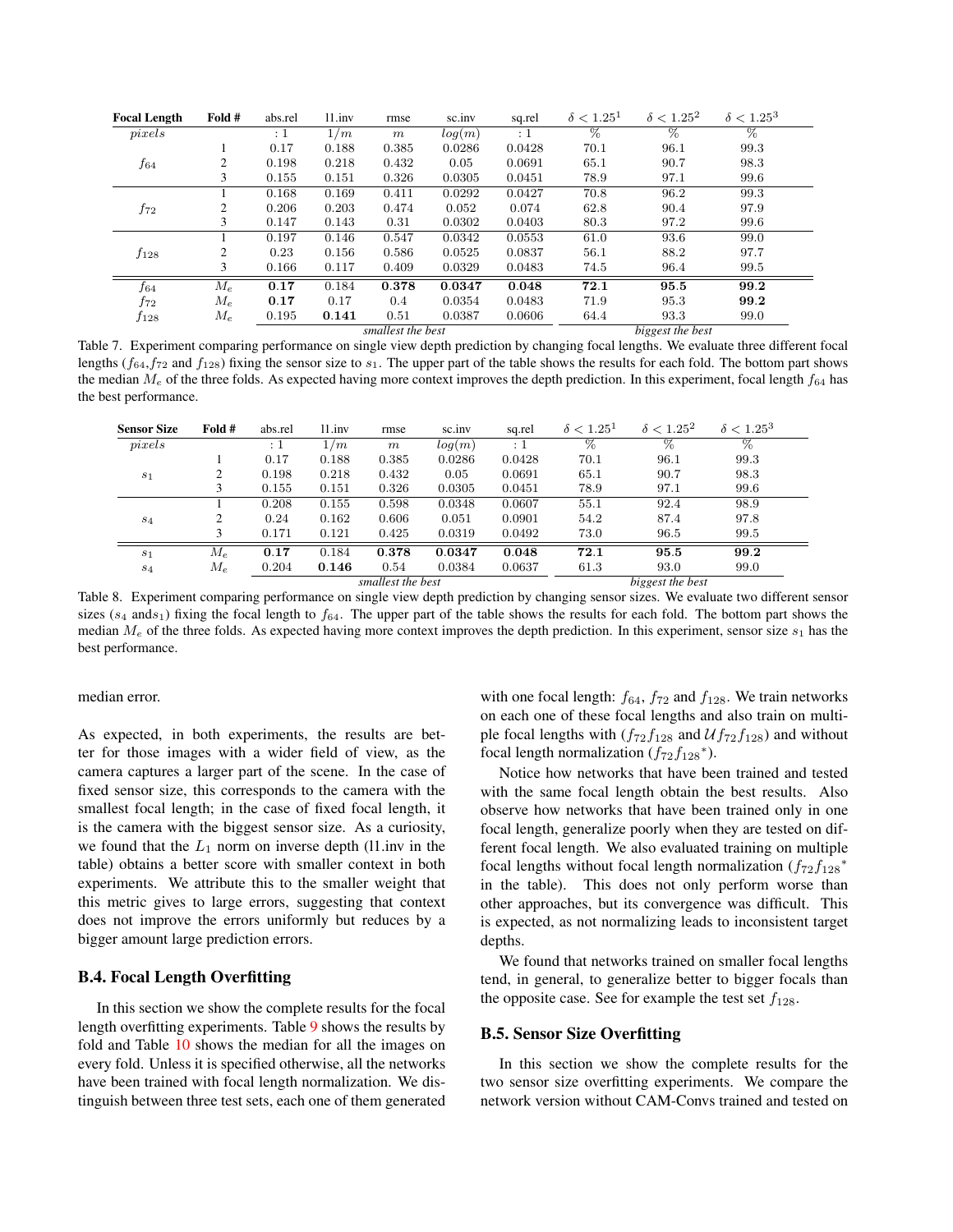| Test f    | <b>Train f</b>    | Fold #                  | abs.rel        | 11.inv         | rmse             | sc.inv           | sq.rel           | $\delta < 1.25^1$ | $\delta < 1.25^2$ | $\delta < 1.25^3$   |
|-----------|-------------------|-------------------------|----------------|----------------|------------------|------------------|------------------|-------------------|-------------------|---------------------|
| pixels    | pixels            |                         | : 1            | 1/m            | $\,m$            | log(m)           | : 1              | $\overline{\%}$   | $\overline{\%}$   | $\overline{\%}$     |
|           |                   | $\mathbf{1}$            | 0.173          | 0.187          | 0.391            | 0.0286           | 0.0431           | $69.5\,$          | 96.0              | 99.3                |
|           | $f_{64}$          | $\sqrt{2}$              | $\rm 0.2$      | 0.212          | 0.423            | 0.0492           | 0.0708           | 65.2              | 91.1              | 98.3                |
|           |                   | 3                       | 0.154          | $0.16\,$       | 0.359            | 0.0347           | 0.0422           | 78.1              | 96.7              | 99.4                |
|           |                   | $\overline{1}$          | 0.185          | 0.203          | 0.424            | 0.0293           | 0.0481           | 64.5              | 95.2              | 99.2                |
|           | $f_{72}$          | $\boldsymbol{2}$        | 0.205          | 0.223          | 0.457            | 0.0519           | 0.0706           | 63.2              | 90.3              | 98.0                |
|           |                   | 3                       | 0.145          | 0.158          | 0.305            | 0.0301           | 0.0376           | 80.9              | $97.3\,$          | $\boldsymbol{99.5}$ |
|           |                   | $\overline{1}$          | 0.288          | 0.377          | 0.647            | 0.0424           | 0.101            | 25.7              | 75.5              | 94.6                |
| $f_{64}$  | $f_{128}$         | $\sqrt{2}$              | 0.246          | 0.314          | 0.604            | 0.0662           | 0.0885           | 46.8              | 81.9              | 95.2                |
|           |                   | 3                       | 0.206          | 0.259          | 0.45             | 0.0415           | 0.0604           | 56.3              | 91.0              | 98.3                |
|           |                   | $\overline{1}$          | 0.427          | 0.685          | 0.835            | 0.0405           | 0.196            | 02.2              | 23.6              | 73.7                |
|           | $f_{72}f_{128}$ * | $\boldsymbol{2}$        | 0.359          | 0.526          | 0.765            | 0.0635           | 0.149            | 11.8              | 54.6              | 86.6                |
|           |                   | 3                       | 0.428          | 0.726          | 1.0              | 0.0798           | 0.227            | 06.8              | 30.6              | 67.1                |
|           |                   | $\overline{1}$          | 0.183          | 0.199          | 0.414            | 0.0311           | 0.048            | 66.0              | 95.0              | 99.2                |
|           | $f_{72}f_{128}$   | $\sqrt{2}$              | 0.205          | 0.217          | 0.433            | 0.0514           | 0.074            | 64.3              | 90.6              | 98.1                |
|           |                   | 3                       | 0.148          | 0.154          | 0.313            | 0.0307           | 0.0403           | 80.0              | 97.2              | 99.5                |
|           |                   | $\overline{1}$          | 0.186          | 0.204          | 0.429            | 0.0314           | 0.0493           | 64.0              | 94.5              | 99.1                |
|           | $Uf_{72}f_{128}$  | $\boldsymbol{2}$        | 0.213          | 0.224          | 0.457            | 0.055            | 0.08             | 62.2              | 89.6              | 97.7                |
|           |                   | 3                       | 0.155          | 0.159          | 0.318            | 0.0321           | 0.0442           | 78.3              | 96.9              | 99.5                |
|           |                   | $\mathbf{1}$            | 0.18           | 0.178          | 0.43             | 0.0306           | 0.0468           | 67.3              | 95.5              | 99.2                |
|           | $f_{72}$          | $\sqrt{2}$              | 0.208          | 0.203          | 0.474            | 0.0524           | 0.0747           | 62.5              | 89.8              | 97.8                |
|           |                   | 3                       | 0.148          | 0.146          | $\rm 0.315$      | 0.0302           | 0.0393           | 80.3              | 97.2              | 99.5                |
|           |                   | 1                       | 0.272          | 0.32           | 0.643            | 0.0407           | 0.0925           | 30.8              | 79.6              | 95.8                |
| $f_{72}$  | $f_\mathrm{128}$  | $\sqrt{2}$              | 0.238          | 0.271          | 0.608            | 0.0624           | 0.0854           | 50.7              | 84.0              | 95.9                |
|           |                   | 3                       | 0.193          | 0.22           | 0.441            | 0.0392           | $\,0.055\,$      | 60.6              | 93.1              | 98.7                |
|           |                   | $\overline{1}$          | 0.408          | 0.582          | 0.862            | 0.0407           | 0.181            | 03.4              | 30.2              | 79.1                |
|           | $f_{72}f_{128}^*$ | $\overline{\mathbf{c}}$ | 0.345          | 0.45           | 0.798            | 0.0632           | 0.141            | 15.5              | 60.3              | 88.4                |
|           |                   | $\mathfrak{Z}$          | 0.406          | 0.6            | $1.02\,$         | 0.0801           | 0.208            | 09.4              | 36.8              | 73.0                |
|           |                   | $\overline{1}$          | 0.18           | 0.181          | 0.432            | 0.0312           | 0.0468           | 66.9              | 95.2              | 99.2                |
|           | $f_{72}, f_{128}$ | $\mathfrak{2}$          | 0.21           | 0.198          | 0.458            | 0.0525           | 0.0766           | 63.6              | 90.0              | 97.9                |
|           |                   | 3                       | 0.153          | 0.148          | 0.328            | 0.0311           | 0.0428           | 78.7              | 97.0              | 99.6                |
|           |                   | $\overline{1}$          | 0.183          | 0.184          | 0.445            | 0.0312           | 0.0483           | 65.6              | 94.8              | 99.1                |
|           | $Uf_{72}f_{128}$  | $\boldsymbol{2}$        | 0.219          | 0.205          | 0.475            | 0.0545           | 0.0809           | 61.7              | 89.2              | 97.7                |
|           |                   | 3                       | 0.161          | 0.149          | 0.332            | 0.0322           | 0.0464           | 77.4              | 96.6              | 99.5                |
|           |                   | $\overline{1}$          | 0.179          | 0.124          | 0.497            | 0.0353           | 0.0504           | 69.3              | 95.6              | 99.3                |
|           | $f_{72}$          | $\sqrt{2}$<br>3         | 0.259          | 0.15           | 0.623            | 0.0553           | $0.105\,$        | 51.3              | 84.7              | 97.4                |
|           |                   | $\overline{1}$          | 0.206<br>0.211 | 0.129<br>0.158 | 0.472<br>0.605   | 0.0359<br>0.0352 | 0.0734<br>0.0608 | 66.6<br>53.9      | 94.2<br>92.1      | 99.4<br>98.7        |
|           |                   | $\mathfrak{2}$          | 0.232          | 0.159          | 0.593            | 0.053            | 0.0846           | 55.6              | 88.1              | 97.7                |
|           | $f_{128}$         | 3                       | 0.172          | 0.127          | 0.424            | 0.0346           | 0.0485           | 72.0              | 96.1              | 99.4                |
| $f_{128}$ |                   | $\overline{1}$          | 0.261          | 0.202          | 0.755            | 0.046            | 0.0906           | 37.8              | 81.5              | 97.1                |
|           | $f_{72}f_{128}$ * | $\overline{\mathbf{c}}$ | 0.287          | 0.208          | 0.754            | 0.0658           | 0.116            | 39.3              | 78.0              | 94.7                |
|           |                   | 3                       | 0.275          | 0.215          | 0.974            | 0.0806           | 0.134            | 40.9              | 76.7              | 93.4                |
|           |                   | 1                       | 0.183          | 0.134          | 0.513            | 0.0329           | 0.0493           | 66.3              | 95.0              | 99.3                |
|           | $f_{72}f_{128}$   | $\mathfrak{2}$          | 0.23           | 0.142          | 0.576            | 0.0501           | 0.0872           | 57.5              | 88.6              | 98.1                |
|           |                   | 3                       | 0.178          | 0.12           | 0.437            | 0.0329           | 0.0552           | 73.1              | 96.1              | 99.5                |
|           |                   | $\overline{1}$          | 0.184          | 0.131          | 0.509            | 0.0334           | 0.0497           | 65.7              | 95.2              | 99.3                |
|           | $Uf_{72}f_{128}$  | $\overline{\mathbf{c}}$ | 0.245          | 0.147          | 0.596            | 0.0521           | 0.0958           | 54.5              | 87.1              | 97.8                |
|           |                   | 3                       | 0.189          | 0.123          | 0.449            | 0.0332           | 0.0633           | 70.5              | 95.6              | 99.5                |
|           |                   |                         |                |                | biggest the best |                  |                  |                   |                   |                     |

<span id="page-4-0"></span>\* the network has been trained without focal length normalization, it is included in this table as a baseline.

Table 9. Experiments on multiple focal lengths, we evaluate on  $f_{64}$ ,  $f_{72}$  and  $f_{128}$ . This table shows the results for each fold on each one of the test sets.

## different sensor sizes.

Sensor size overfitting: Our first experiment, see Table [11,](#page-5-1) shows a by-fold cross-comparison of training a testing in three different sensor sizes,  $s_1$ ,  $s_2$  and  $s_3$ . Results show that training and testing on the same sensor size always performs better. This suggest overfitting to the sensor size, and shows that the oftenly claimed invariance

to the image size of fully convolutional networks (FCN) does not hold for single-view depth prediction.

In our second experiment we allow training on multiple image sizes. In order to do that, we propose two different approaches.

Training on different image sizes (1): Our fist ap-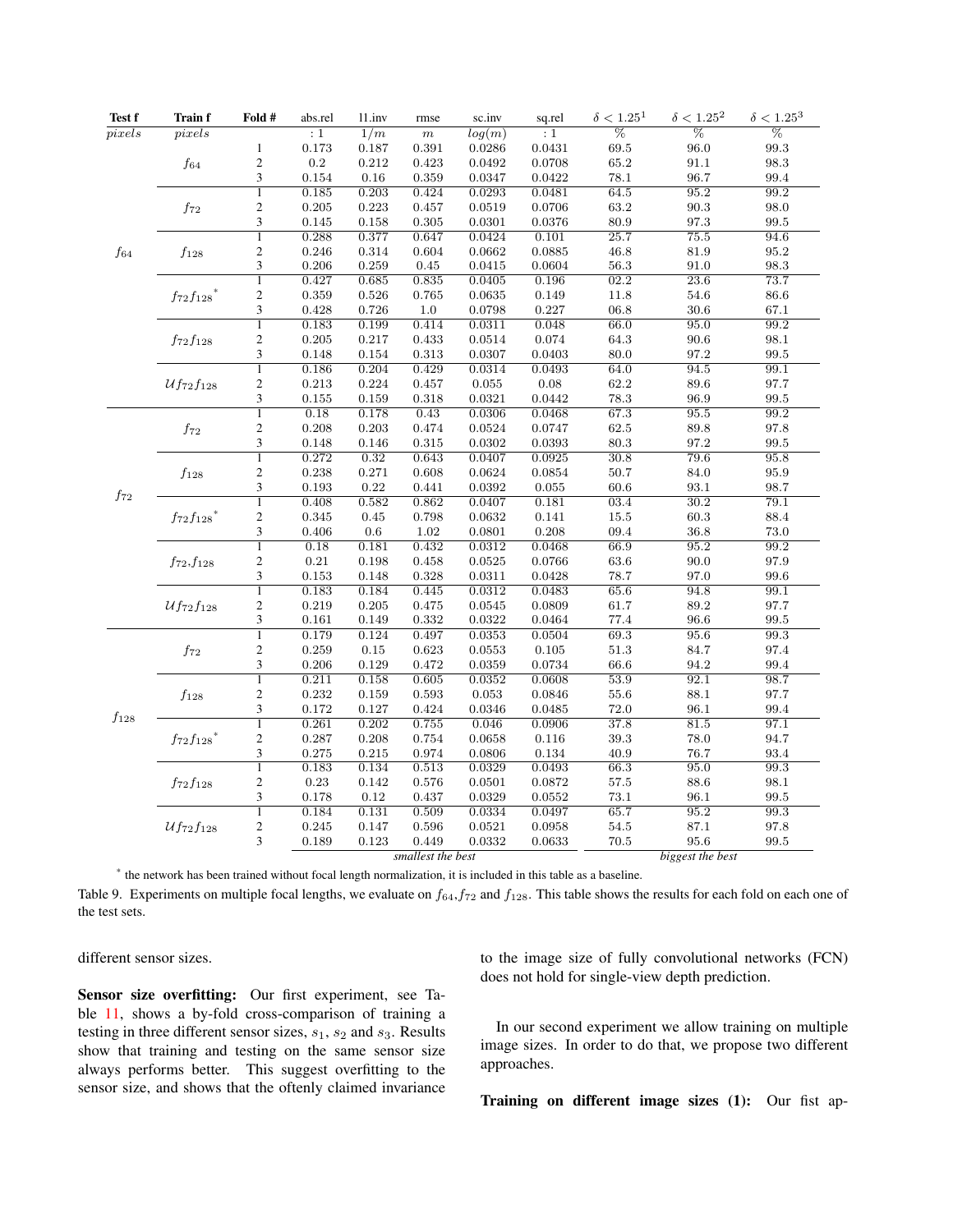| Test f    | <b>Train f</b>             | Fold # | abs.rel | 11.inv | rmse              | sc.inv              | sq.rel           | $\delta < 1.25^1$ | $\delta < 1.25^2$ | $\delta < 1.25^3$ |
|-----------|----------------------------|--------|---------|--------|-------------------|---------------------|------------------|-------------------|-------------------|-------------------|
| pixels    | pixels                     |        | :1      | 1/m    | $\,m$             | $log(\overline{m})$ | : 1              | $\%$              | $\%$              | $\%$              |
|           | $f_{64}\degree$            | $M_e$  | 0.17    | 0.184  | 0.378             | 0.0347              | 0.048            | 72.1              | 95.5              | 99.2              |
|           | f64                        | $M_e$  | 0.172   | 0.184  | 0.392             | 0.0364              | 0.0488           | 71.6              | 95.2              | 99.2              |
|           | f72                        | $M_e$  | 0.174   | 0.193  | 0.395             | 0.0354              | 0.0486           | 70.4              | 95.0              | 99.1              |
| $f_{64}$  | $f_{128}$                  | $M_e$  | 0.247   | 0.318  | 0.572             | 0.0483              | 0.0826           | 42.9              | 83.6              | 96.4              |
|           | $f_{72}f_{128}$            | $M_e$  | 0.41    | 0.659  | 0.864             | 0.0614              | 0.193            | 6.3               | 34.4              | 74.7              |
|           | $f_{72}f_{128}$            | $M_e$  | 0.176   | 0.189  | 0.387             | 0.0361              | 0.0503           | 70.5              | 94.9              | 99.1              |
|           | $\mathcal{U}f_{72}f_{128}$ | $M_e$  | 0.182   | 0.194  | 0.398             | 0.0374              | 0.0533           | 68.8              | 94.4              | 99.1              |
|           | $f_{72}$                   | $M_e$  | 0.17    | 0.17   | 0.4               | 0.0354              | 0.0483           | 71.9              | 95.3              | 99.2              |
|           | $f_{72}$                   | $M_e$  | 0.175   | 0.174  | 0.407             | 0.0364              | 0.0503           | 70.6              | 94.9              | 99.1              |
|           | $f_{128}$                  | $M_e$  | 0.235   | 0.272  | 0.564             | 0.0459              | 0.076            | 46.7              | 86.5              | 97.1              |
| $f_{72}$  | $f_{72}, f_{128}$          | $M_e$  | 0.391   | 0.552  | 0.888             | 0.0609              | 0.179            | 8.6               | 41.2              | 79.5              |
|           | $f_{72}, f_{128}$          | $M_e$  | 0.178   | 0.175  | 0.404             | 0.0364              | 0.052            | 70.3              | 94.8              | 99.2              |
|           | $Uf_{72}f_{128}$           | $M_e$  | 0.184   | 0.179  | 0.414             | 0.0378              | 0.0553           | 68.9              | 94.4              | 99.1              |
|           | $f_{128}$                  | $M_e$  | 0.195   | 0.141  | 0.51              | 0.0387              | 0.0606           | 64.4              | 93.3              | 99.0              |
|           | f72                        | $M_e$  | 0.213   | 0.133  | 0.524             | 0.0411              | 0.0744           | 63.4              | 92.5              | 99.0              |
|           | $f_{128}$                  | $M_e$  | 0.202   | 0.149  | 0.532             | 0.0396              | 0.0625           | 61.4              | 92.7              | 98.9              |
| $f_{128}$ | $f_{72}, f_{128}$          | $M_e$  | 0.273   | 0.208  | 0.813             | 0.063               | 0.11             | 39.6              | 78.6              | 95.1              |
|           | $f_{72}, f_{128}$          | $M_e$  | 0.194   | 0.132  | 0.504             | 0.038               | 0.0616           | 66.2              | 93.9              | 99.2              |
|           | $\mathcal{U}f_{72}f_{128}$ | $M_e$  | 0.202   | 0.134  | 0.512             | 0.0385              | 0.0663           | 64.1              | 93.5              | 99.1              |
|           |                            |        |         |        | smallest the best |                     | biggest the best |                   |                   |                   |

<span id="page-5-0"></span>\* the network has been trained without focal length normalization, it is included in this table as a baseline.

Table 10. Experiments on multiple focal lengths, we evaluate on  $f_{64}$ ,  $f_{72}$  and  $f_{128}$ . This table shows the median  $M_e$  results for each fold on each one of the test sets.

| <b>Test</b>    | Train            | Fold #         | abs.rel | 11.inv | rmse              | sc.inv | sq.rel           | $\delta < 1.25^1$ | $\delta < 1.25^2$ | $\delta < 1.25^3$ |
|----------------|------------------|----------------|---------|--------|-------------------|--------|------------------|-------------------|-------------------|-------------------|
|                |                  |                | :1      | 1/m    | m                 | log(m) | : 1              | $\overline{\%}$   | $\overline{\%}$   | $\overline{\%}$   |
|                |                  | 1              | 0.181   | 0.151  | 0.475             | 0.0319 | 0.0481           | 66.8              | 95.2              | 99.3              |
|                | $\sqrt{s_{1}}$   | $\overline{c}$ | 0.229   | 0.169  | 0.526             | 0.0533 | 0.085            | 59.3              | 88.5              | 98.0              |
|                |                  | 3              | 0.171   | 0.132  | 0.391             | 0.0317 | 0.0528           | 75.0              | 96.5              | 99.5              |
|                |                  |                | 0.21    | 0.18   | 0.537             | 0.0351 | 0.0595           | 53.3              | 92.4              | 98.8              |
| $\sqrt{s_{1}}$ | $\sqrt{s_{2}}$   | 2              | 0.24    | 0.189  | 0.581             | 0.0565 | 0.0873           | 54.5              | 86.9              | 97.2              |
|                |                  | 3              | 0.182   | 0.159  | 0.422             | 0.0393 | 0.0505           | 66.6              | 95.2              | 99.3              |
|                |                  |                | 0.199   | 0.168  | 0.519             | 0.0328 | 0.0555           | 59.0              | 93.9              | 99.0              |
|                | $\sqrt{s_3}$     | $\overline{c}$ | 0.228   | 0.172  | 0.535             | 0.0523 | 0.0831           | 59.5              | 88.3              | 97.8              |
|                |                  | 3              | 0.164   | 0.135  | 0.38              | 0.0333 | 0.0452           | 75.5              | 96.8              | 99.5              |
|                |                  |                | 0.163   | 0.129  | 0.432             | 0.0339 | 0.0426           | 72.6              | 96.2              | 99.5              |
|                | $\sqrt{s_{1}}$   | 2              | 0.243   | 0.185  | 0.506             | 0.0546 | 0.0945           | 56.4              | 89.6              | 98.0              |
|                |                  | 3              | 0.196   | 0.146  | 0.393             | 0.0312 | 0.0652           | 70.6              | 95.5              | 99.5              |
|                |                  |                | 0.152   | 0.121  | 0.409             | 0.0263 | 0.037            | 77.4              | 97.2              | 99.5              |
| $\sqrt{s_{2}}$ | $\sqrt{s_{2}}$   | 2              | 0.207   | 0.162  | 0.493             | 0.0462 | 0.0748           | 64.8              | 91.7              | 98.5              |
|                |                  | 3              | 0.152   | 0.123  | 0.347             | 0.0293 | 0.0415           | 79.6              | 97.3              | 99.7              |
|                |                  |                | 0.157   | 0.126  | 0.428             | 0.0294 | 0.0398           | 73.9              | 96.6              | 99.5              |
|                | $\sqrt{s_3}$     | $\mathfrak{2}$ | 0.22    | 0.17   | 0.485             | 0.0478 | 0.0811           | 62.8              | 91.3              | 98.5              |
|                |                  | 3              | 0.158   | 0.123  | 0.353             | 0.028  | 0.0457           | 78.7              | 96.9              | 99.7              |
|                |                  |                | 0.16    | 0.129  | 0.428             | 0.0312 | 0.0413           | 72.9              | 96.2              | 99.4              |
|                | $\sqrt{s_{1}}$   | $\overline{c}$ | 0.231   | 0.171  | 0.51              | 0.0513 | 0.0868           | 60.1              | 89.9              | 98.2              |
|                |                  | 3              | 0.179   | 0.135  | 0.387             | 0.0302 | 0.0566           | 73.6              | 96.2              | 99.6              |
|                |                  |                | 0.172   | 0.144  | 0.438             | 0.0284 | 0.0429           | 70.4              | 96.1              | 99.3              |
| $s_3$          | $\mathfrak{s}_2$ | 2              | 0.209   | 0.164  | 0.511             | 0.0483 | 0.0761           | 63.2              | 90.4              | 98.3              |
|                |                  | 3              | 0.16    | 0.131  | 0.367             | 0.0335 | 0.0433           | 76.9              | 96.9              | 99.5              |
|                |                  |                | 0.169   | 0.141  | 0.442             | 0.0293 | 0.0429           | 70.8              | 95.9              | 99.3              |
|                | $\sqrt{s_3}$     | $\mathfrak{2}$ | 0.212   | 0.16   | 0.491             | 0.047  | 0.0764           | 63.5              | 90.8              | 98.4              |
|                |                  | 3              | 0.154   | 0.123  | 0.355             | 0.0287 | 0.0431           | 79.1              | 97.2              | 99.6              |
|                |                  |                |         |        | smallest the best |        | biggest the best |                   |                   |                   |

<span id="page-5-1"></span>Table 11. Experiments on multiple sensor sizes, we evaluate on  $s_1, s_2$  and  $s_3$ . We show the versions of the networks in which we use one single sensor size for training. Notice the lack of generalization of the network despite being a FCN. This table shows the results for each fold on each one of the test sets.

proach is naïve *image resizing*. This means we train the network on a single image input size and resize those images that have a different size to make them fit. This, surprisingly, proved to work with a small number of

different sensor sizes (see training rows  $s_1s_2^{\dagger}$  of Table [12\)](#page-6-0). However it performs poorly when we augment the number of sensor sizes at training time, see training rows  $s_1s_2s_3$ <sup>†</sup> and  $s_3s_1s_2$ <sup>†</sup>. This make sense, as resizing deforms the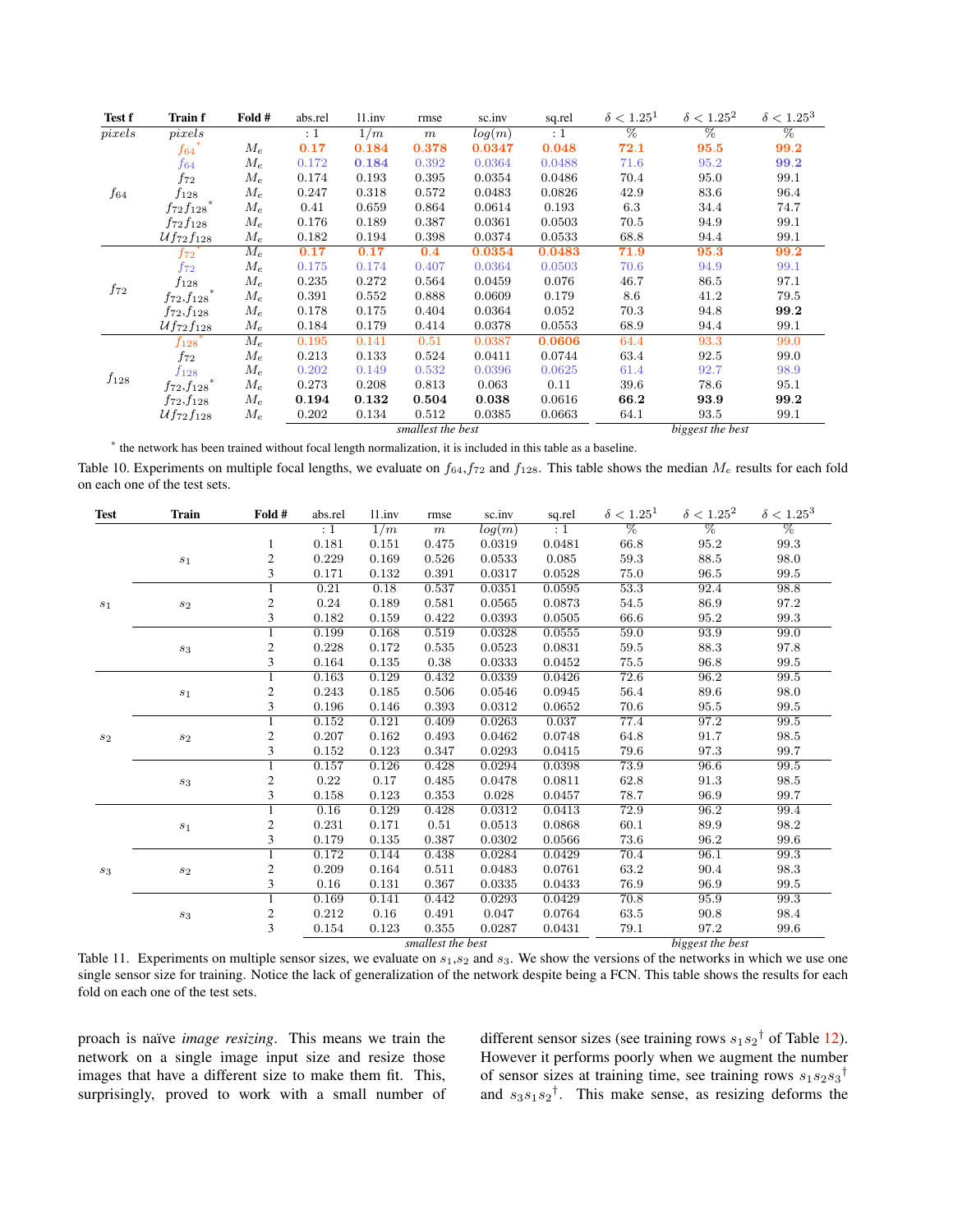| <b>Test</b>    | <b>Train</b>                                 | Fold #                  | abs.rel        | 11.inv             | rmse        | sc.inv      | sq.rel       | $\delta < 1.25^1$ | $\delta < 1.25^2$ | $\delta < 1.25^3$   |  |  |  |
|----------------|----------------------------------------------|-------------------------|----------------|--------------------|-------------|-------------|--------------|-------------------|-------------------|---------------------|--|--|--|
|                |                                              |                         | :1             | 1/m                | $\,m$       | log(m)      | :1           | $\overline{\%}$   | $\overline{\%}$   | $\overline{\%}$     |  |  |  |
|                |                                              | $\mathbf{1}$            | $\rm 0.182$    | 0.151              | 0.514       | 0.0365      | 0.0528       | 67.4              | 94.2              | 98.9                |  |  |  |
|                | $s_1 s_2$                                    | $\overline{c}$          | 0.229          | $0.18\,$           | 0.585       | $\,0.056\,$ | 0.0862       | 57.6              | 87.7              | 97.4                |  |  |  |
|                |                                              | $\overline{\mathbf{3}}$ | 0.171          | 0.133              | 0.394       | 0.0332      | $\,0.0526\,$ | $75.1\,$          | $96.4\,$          | $\boldsymbol{99.5}$ |  |  |  |
|                |                                              | $\overline{1}$          | 0.172          | 0.139              | 0.456       | 0.033       | 0.0462       | 70.7              | 95.7              | 99.4                |  |  |  |
|                | $s_1\ s_2{}^\dagger$                         | $\overline{c}$          | 0.237          | $0.179\,$          | 0.574       | 0.0575      | $\,0.0921\,$ | $56.9\,$          | $86.8\,$          | 97.4                |  |  |  |
|                |                                              | 3                       | 0.172          | 0.135              | 0.396       | $\,0.033\,$ | 0.0514       | 74.2              | 96.4              | 99.5                |  |  |  |
|                |                                              | $\overline{1}$          | 0.178          | 0.151              | 0.487       | 0.0401      | 0.0514       | 69.1              | 94.4              | 98.8                |  |  |  |
| $\sqrt{s_{1}}$ | $s_1 s_2 s_3$                                | $\overline{c}$          | 0.224          | $0.179\,$          | $\,0.531\,$ | 0.0547      | $\,0.0818\,$ | $59.6\,$          | 88.2              | 97.7                |  |  |  |
|                |                                              | 3                       | 0.165          | 0.14               | 0.388       | 0.0355      | 0.0464       | 75.1              | 96.2              | 99.4                |  |  |  |
|                |                                              | T                       | 0.191          | 0.159              | 0.536       | 0.0352      | 0.0531       | 62.9              | 93.7              | 98.9                |  |  |  |
|                | $s_1\ s_2\dot{~}s_3\dot{~}$                  | $\overline{\mathbf{c}}$ | 0.236          | $0.19\,$           | 0.613       | $\,0.059\,$ | $\,0.0912\,$ | 54.7              | $86.1\,$          | $97.1\,$            |  |  |  |
|                |                                              | $\overline{\mathbf{3}}$ | 0.296          | 0.187              | $3.08\,$    | $0.1\,$     | $1.57\,$     | 54.6              | 85.8              | 95.4                |  |  |  |
|                |                                              | $\overline{1}$          | 0.203          | 0.172              | 0.573       | 0.0407      | 0.0589       | 59.3              | 92.2              | 98.4                |  |  |  |
|                | $s_3 s_1$ t $s_2$ t                          | $\overline{c}$          | $\rm 0.252$    | $\rm 0.214$        | 0.671       | 0.0638      | 0.0963       | 49.1              | $83.3\,$          | 95.7                |  |  |  |
|                |                                              | 3                       | 0.172          | 0.138              | 0.393       | 0.0349      | 0.0511       | 73.9              | 96.1              | 99.5                |  |  |  |
|                |                                              | $\overline{1}$          | 0.159          | 0.127              | 0.455       | 0.0321      | 0.0416       | 74.4              | 96.2              | 99.3                |  |  |  |
|                | $s_1 s_2$                                    | $\overline{c}$          | 0.209          | 0.17               | $\,0.521\,$ | 0.051       | $\,0.0746\,$ | 62.3              | 91.0              | 98.0                |  |  |  |
|                |                                              | 3                       | $\rm 0.161$    | 0.125              | 0.362       | 0.0282      | $0.0476\,$   | 78.2              | 97.0              | 99.7                |  |  |  |
|                |                                              | $\overline{1}$          | 0.147          | 0.116              | 0.393       | 0.0279      | 0.037        | 78.5              | 97.4              | 99.6                |  |  |  |
|                | $s_1 s_2$ <sup>†</sup>                       | $\overline{c}$          | $\rm 0.21$     | 0.165              | 0.494       | 0.0476      | 0.0762       | 63.1              | 91.6              | 98.4                |  |  |  |
|                |                                              | $\overline{\mathbf{3}}$ | 0.163          | 0.125              | 0.357       | 0.0264      | 0.0457       | 77.9              | $97.3\,$          | 99.7                |  |  |  |
|                |                                              | $\overline{1}$          | 0.156          | 0.128              | 0.443       | 0.0345      | 0.0418       | 74.9              | 96.1              | 99.2                |  |  |  |
| $s_2$          | $\mathfrak{s}_1\mathfrak{s}_2\mathfrak{s}_3$ | $\overline{c}$          | 0.21           | 0.175              | 0.489       | 0.0507      | 0.0757       | 62.6              | 90.8              | 98.1                |  |  |  |
|                |                                              | $\overline{\mathbf{3}}$ | $0.15\,$       | $0.126\,$          | 0.345       | 0.0312      | 0.0411       | 79.6              | 96.9              | 99.6                |  |  |  |
|                |                                              | $\overline{1}$          | 0.159          | 0.13               | 0.457       | 0.0303      | 0.0403       | 73.6              | 96.1              | 99.4                |  |  |  |
|                | $s_1 s_2$ <sup>t</sup> $s_3$ <sup>t</sup>    | $\overline{c}$          | $\rm 0.203$    | 0.171              | $0.51\,$    | 0.0485      | 0.0708       | $63.1\,$          | $91.2\,$          | $98.2\,$            |  |  |  |
|                |                                              | $\overline{\mathbf{3}}$ | 0.267          | $0.174\,$          | 1.71        | 0.0796      | 0.483        | 58.4              | 88.1              | 96.6                |  |  |  |
|                | $s_3\,s_1\,{}^{\dagger}\! s_2\,{}^{\dagger}$ | $\overline{1}$          | 0.154          | 0.124              | 0.466       | 0.0327      | 0.0401       | 75.8              | 96.2              | 99.3                |  |  |  |
|                |                                              | $\overline{c}$          | 0.213          | 0.179              | 0.552       | 0.0549      | 0.0759       | 60.5              | 89.9              | 97.6                |  |  |  |
|                |                                              | 3                       | 0.168          | 0.127              | 0.365       | 0.0255      | 0.0504       | 76.9              | 97.0              | 99.7                |  |  |  |
|                |                                              | $\overline{1}$          | 0.165          | 0.134              | 0.463       | 0.0328      | 0.0436       | 72.5              | 95.7              | 99.2                |  |  |  |
|                |                                              | $\overline{c}$          | 0.213          | 0.171              | 0.543       | 0.0509      | 0.0768       | 61.1              | 90.2              | 98.0                |  |  |  |
|                | $s_1 s_2$                                    | $\overline{3}$          | 0.166          | 0.128              | 0.372       | 0.0302      | 0.049        | 76.7              | 96.9              | 99.6                |  |  |  |
|                |                                              | $\overline{1}$          | 0.149          | 0.117              | 0.4         | 0.0283      | 0.0374       | 77.5              | 97.2              | 99.6                |  |  |  |
|                | $s_1 s_2$ <sup>†</sup>                       | $\overline{c}$          | $\rm 0.219$    | $0.167\,$          | 0.525       | 0.0512      | $\,0.0816\,$ | $61.8\,$          | $90.4\,$          | 98.2                |  |  |  |
|                |                                              | 3                       | 0.171          | 0.129              | 0.377       | 0.0285      | 0.0506       | 75.4              | 96.9              | 99.6                |  |  |  |
|                |                                              | $\overline{1}$          | 0.161          | 0.136              | 0.445       | 0.0359      | 0.0436       | 74.1              | 95.6              | 99.1                |  |  |  |
|                |                                              | $\overline{c}$          | 0.209          | 0.17               | 0.506       | 0.0503      | 0.0748       | 62.8              | 90.6              | $98.1\,$            |  |  |  |
| $s_3$          | $s_1 s_2 s_3$                                | 3                       | 0.155          | 0.127              | 0.363       | 0.0324      | 0.0424       | 78.4              | 96.7              | 99.5                |  |  |  |
|                |                                              | $\overline{1}$          | 0.162          | 0.136              | 0.462       | 0.0311      | 0.042        | 72.4              | 95.7              | 99.3                |  |  |  |
|                |                                              |                         |                |                    |             |             |              |                   |                   |                     |  |  |  |
|                | $s_1 s_2$ <sup>t</sup> $s_3$ <sup>t</sup>    | $\overline{c}$          | 0.214          | 0.173              | 0.549       | 0.0514      | $\,0.0756\,$ | 60.7              | 90.3              | 98.0                |  |  |  |
|                |                                              | 3<br>$\overline{1}$     | 0.286<br>0.167 | $0.178\,$<br>0.135 | $2.39\,$    | 0.087       | $\rm 0.912$  | 56.3              | 86.7<br>95.2      | 96.2                |  |  |  |
|                |                                              |                         |                |                    | 0.494       | 0.035       | 0.0446       | 71.4              |                   | 99.0                |  |  |  |
|                | $s_3 s_1$ <sup>t</sup> $s_2$ <sup>t</sup>    | $\overline{\mathbf{c}}$ | 0.224          | 0.187              | 0.602       | 0.0588      | 0.0845       | 58.0              | $88.1\,$          | 97.1                |  |  |  |
|                |                                              | 3                       | 0.171          | 0.13               | 0.375       | 0.0295      | 0.0531       | 75.0              | 96.7              | 99.7                |  |  |  |
|                | smallest the best                            |                         |                |                    |             |             |              |                   | biggest the best  |                     |  |  |  |

<span id="page-6-0"></span>Table 12. Experiments on multiple sensor sizes, we evaluate on  $s_1, s_2$  and  $s_3$ . We show the versions of the networks in which we use multiple sensor sizes for training. Notice the lack of generalization despite being using FCN. This table shows the results for each fold on each one of the test sets.

images a well as their intrinsic parameters. With only two image sizes  $(s_1s_2^{\dagger})$  resizing does not create inconsistencies, and the network it is able to learn from it. But, when adding more image sizes, and vertical and horizonal resizing are needed, the problem becomes more complex and may create inconsistencies in the data. Therefore it is an approach that does not scale.

Training on different image sizes (2): Our second approach uses a *Siamese Architecture* with weight sharing during training. This model seems more coherent, as it keeps the original images (no resizing). However, standard FCN networks were not able to learn from several sensor sizes, and their performance was exactly the same as if training in the test sensor size.  $E.g.,$  see rows  $s_1s_2$  and  $s_1s_2s_3$  in Table [12.](#page-6-0) In this case adding more sensor sizes during training  $s_1s_2s_3$  improves. This suggest that adding more could help. However, stacking infinite neural networks (weight sharing) during training is also not scalable.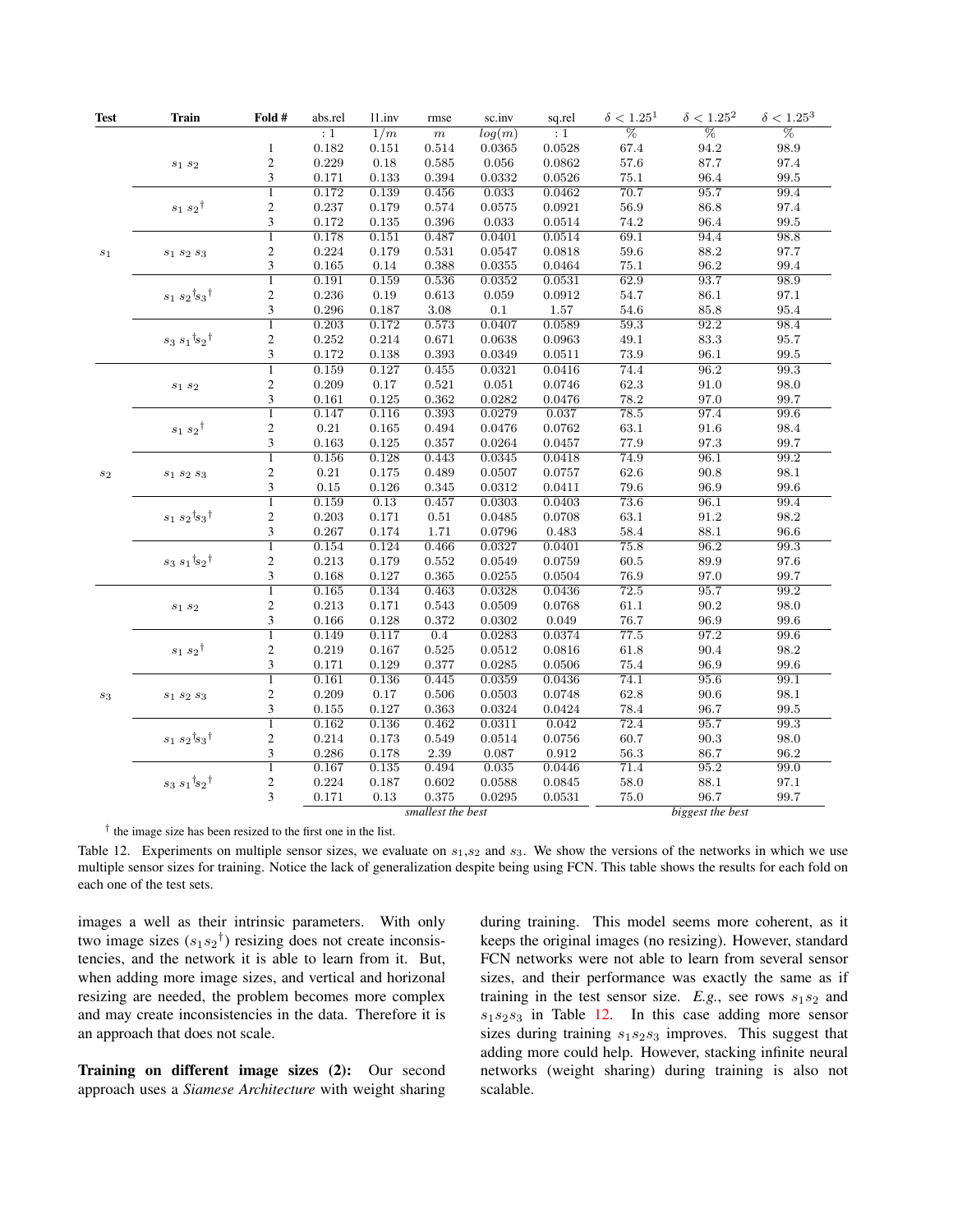<span id="page-7-1"></span>

| <b>Test</b> | <b>Train</b>                              | abs.rel | 11.inv            | rmse             | sc.inv | sq.rel   | $\delta < 1.25^1$ | $\delta < 1.25^2$ | $\delta < 1.25^3$ |
|-------------|-------------------------------------------|---------|-------------------|------------------|--------|----------|-------------------|-------------------|-------------------|
|             |                                           | :1      | 1/m               | m                | log(m) | $\div 1$ | $\overline{\%}$   | $\overline{\%}$   | $\overline{\%}$   |
|             | s <sub>1</sub>                            | 0.189   | 0.15              | 0.46             | 0.037  | 0.0585   | 67.6              | 94.3              | 99.2              |
|             | $s_2$                                     | 0.206   | 0.175             | 0.51             | 0.0422 | 0.0621   | 58.5              | 92.2              | 98.7              |
|             | $s_3$                                     | 0.193   | 0.158             | 0.476            | 0.0378 | 0.058    | 65.4              | 93.8              | 99.0              |
|             | $S_1$ $S_2$                               | 0.191   | 0.153             | 0.484            | 0.0401 | 0.0606   | 67.1              | 93.6              | 98.9              |
| $s_1$       | $s_1 s_2$ <sup>†</sup>                    | 0.188   | 0.149             | 0.468            | 0.0391 | 0.059    | 68.0              | 94.2              | 99.1              |
|             | $S_1 S_2 S_3$                             | 0.184   | 0.154             | 0.464            | 0.0424 | 0.0571   | 68.5              | 93.8              | 98.9              |
|             | $s_1 s_2$ <sup>t</sup> $s_3$ <sup>†</sup> | 0.239   | 0.179             | 0.742            | 0.064  | 0.111    | 56.9              | 88.3              | 97.2              |
|             | $s_3 s_1$ <sup>†</sup> $s_2$ <sup>†</sup> | 0.206   | 0.174             | 0.53             | 0.044  | 0.0654   | 60.9              | 91.6              | 98.4              |
|             | $s_1$                                     | 0.197   | 0.151             | 0.44             | 0.038  | 0.0637   | 66.7              | 94.5              | 99.3              |
|             | $s_{2}$                                   | 0.166   | 0.133             | 0.412            | 0.0323 | 0.0468   | 74.7              | 96.1              | 99.4              |
|             | $s_3$                                     | 0.174   | 0.138             | 0.42             | 0.0334 | 0.0514   | 72.5              | 95.7              | 99.4              |
| $s_2$       | $s_1$ $s_2$                               | 0.173   | 0.139             | 0.436            | 0.0352 | 0.052    | 72.5              | 95.3              | 99.3              |
|             | $s_1 s_2$ <sup>†</sup>                    | 0.169   | 0.134             | 0.408            | 0.0318 | 0.0484   | 73.9              | 96.2              | 99.5              |
|             | $s_1 s_2 s_3$                             | 0.168   | 0.14              | 0.422            | 0.0376 | 0.0498   | 73.4              | 95.3              | 99.2              |
|             | $s_1 s_2$ <sup>t</sup> $s_3$ <sup>†</sup> | 0.209   | 0.16              | 0.622            | 0.0514 | 0.083    | 63.7              | 91.7              | 98.1              |
|             | $s_3 s_1$ <sup>†</sup> $s_2$ †            | 0.174   | 0.141             | 0.443            | 0.0355 | 0.0521   | 71.7              | 95.1              | 99.2              |
|             | $s_1$                                     | 0.184   | 0.143             | 0.44             | 0.0357 | 0.0574   | 69.7              | 94.9              | 99.3              |
|             | $s_{2}$                                   | 0.177   | 0.145             | 0.435            | 0.0356 | 0.05     | 70.6              | 95.2              | 99.2              |
|             | $s_3$                                     | 0.174   | 0.14              | 0.425            | 0.0336 | 0.0504   | 71.9              | 95.4              | 99.3              |
| $s_3$       | $s_1$ $s_2$                               | 0.178   | 0.143             | 0.451            | 0.0365 | 0.0537   | 70.8              | 94.9              | 99.2              |
|             | $s_1 s_2$ <sup>†</sup>                    | 0.175   | 0.136             | 0.427            | 0.0342 | 0.0516   | 72.3              | 95.6              | 99.4              |
|             | $s_1 s_2 s_3$                             | 0.171   | 0.143             | 0.432            | 0.0383 | 0.0504   | 72.5              | 95.0              | 99.1              |
|             | $s_1 s_2$ <sup>†</sup> $s_3$ <sup>†</sup> | 0.219   | 0.164             | 0.662            | 0.0552 | 0.0949   | 62.1              | 90.8              | 97.9              |
|             | $s_3 s_1$ <sup>†</sup> $s_2$ <sup>†</sup> | 0.183   | 0.149             | 0.473            | 0.039  | 0.0577   | 68.6              | 94.1              | 99.0              |
|             |                                           |         | smallest the best | biggest the best |        |          |                   |                   |                   |

<span id="page-7-0"></span>Table 13. Experiments on multiple sensor sizes, we evaluate on  $s_1$ ,  $s_2$  and  $s_3$ . Notice the lack of generalization despite being using FCN. This table shows median results for all the folds on each one of the test sets. This table shows that weight sharing during training is the policy that scale the best to more sensor sizes. All the train and test sets focal lengths have been randomly sample between  $f_{72}$  and  $f_{128}$ .

We show a summary of all the results, related to sensor size overfitting, in Table [13.](#page-7-0) Notice how training and testing on the same sensor size outperforms training and testing on the different sensor sizes. It also performs better in most cases compared with training with multiple sensor sizes, even if the test sensor size is included.

## B.6. Generalization with CAM-Convs

In this section we show the complete evaluation of CAM-Convs in the 2D-3D Semantics Dataset from Stanford [\[2\]](#page-8-6).

Improving same-camera baseline: In Table [14](#page-8-7) we compare our model with CAM-Convs trained on two different sensor sizes  $s_1$  and  $s_2$  and tested in those two plus an different sensor size  $s_3$ . In all cases focal length has been randomly sampled between  $f_{72}$  and  $f_{128}$ . This experiment shows that our model with CAM-Convs is the best one on the three test sets, proving that CAM-Convs generalize to multiple sensor sizes. Compare with results in Table [13.](#page-7-0)

Generalizing to a different camera: We sought for a more extreme case of generalization. We tested our trained networks on a complete different camera with sensor size  $s_5$  and focal  $f_{64}$ , numbers can be seen in Table [15.](#page-9-2) In this experiments we show that our model with

CAM-Convs is the only one capable of performing at a similar level to the same-camera baseline.

Qualitative results comparing network trained on same data with and without CAM-Convs can be seen in Figure [4.](#page-10-1)

# C. NYU Experiment

In our last experiment we demonstrate how CAM-Convs can generalize across datasests by training on four datasets with different cameras (KITTI [\[13\]](#page-9-3), ScanNet[\[3\]](#page-8-8), MegaDepth  $[9]$  and Sun3D $[15]$  and testing on a different one (NYUv2 [\[12\]](#page-9-4)).

#### C.1. Training

We trained our network for three different sensor sizes  $(320 \times 320, 256 \times 256 \text{ and } 224 \times 224)$  using weight sharing. We did not apply focal length normalization. We augmented the training data by synthetically generating new camera parameters (see Figure [5\)](#page-11-0) for the given training images:

Principal point shifting: In order to move the principal point in the image, we use cropping. We randomly shift the principal point in the original images with a maximum of 50 pixels on each direction.

Random focal length: Every branch of the network has a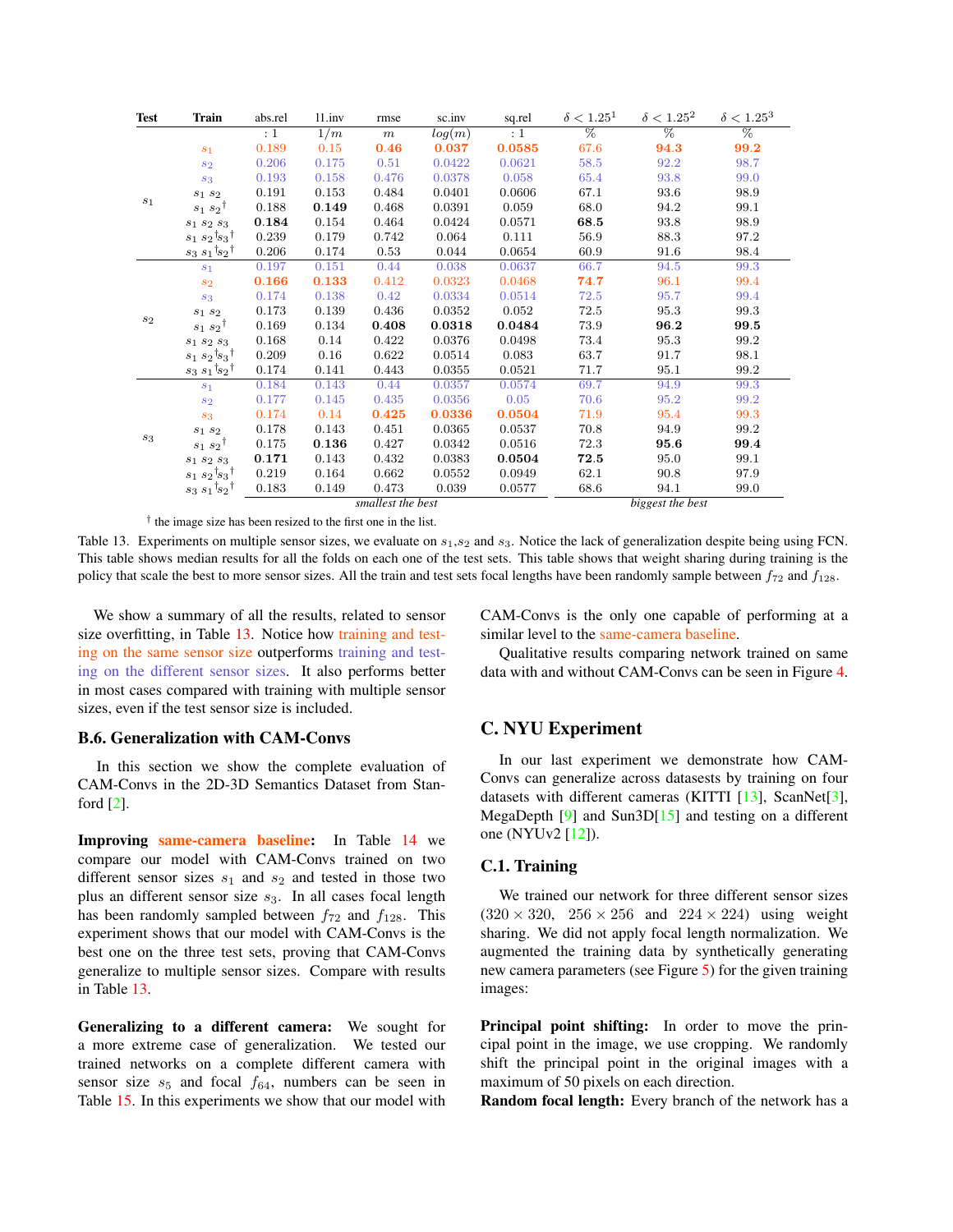<span id="page-8-10"></span>

| <b>Test</b>  | <b>Train</b>          | Fold #               | abs.rel | 11.inv | rmse              | sc.inv           | sq.rel          | $\delta < 1.25^1$ | $\delta < 1.25^2$ | $\delta < 1.25^3$ |
|--------------|-----------------------|----------------------|---------|--------|-------------------|------------------|-----------------|-------------------|-------------------|-------------------|
|              |                       | $\cdot$ 1            | 1/m     | $\,m$  | log(m)            | :1               | $\overline{\%}$ | $\overline{\%}$   | $\overline{\%}$   |                   |
|              |                       |                      | 0.181   | 0.151  | 0.475             | 0.0319           | 0.0481          | 66.8              | 95.2              | 99.3              |
|              | $s_1$                 | $\mathfrak{2}$       | 0.229   | 0.169  | 0.526             | 0.0533           | 0.085           | 59.3              | 88.5              | 98.0              |
|              |                       | 3                    | 0.171   | 0.132  | 0.391             | 0.0317           | 0.0528          | 75.0              | 96.5              | 99.5              |
| $s_1$        |                       |                      | 0.173   | 0.147  | 0.459             | 0.0266           | 0.0433          | 69.5              | 96.2              | 99.4              |
|              | CAM-Convs $s_1$ $s_2$ | 2                    | 0.205   | 0.165  | 0.503             | 0.0458           | 0.0693          | 62.6              | 91.3              | 98.6              |
|              |                       | 3                    | 0.154   | 0.12   | 0.356             | 0.0261           | 0.0429          | 80.0              | 97.6              | 99.7              |
|              |                       |                      | 0.152   | 0.121  | 0.409             | 0.0263           | 0.037           | 77.4              | 97.2              | 99.5              |
|              | $s_2$                 | $\boldsymbol{2}$     | 0.207   | 0.162  | 0.493             | 0.0462           | 0.0748          | 64.8              | 91.7              | 98.5              |
|              |                       | 3                    | 0.152   | 0.123  | 0.347             | 0.0293           | 0.0415          | 79.6              | 97.3              | 99.7              |
| $s_2$        |                       |                      | 0.159   | 0.132  | 0.425             | 0.0226           | 0.037           | 74.8              | 97.4              | 99.6              |
|              | CAM-Convs $s_1$ $s_2$ | $\mathfrak{2}$       | 0.185   | 0.158  | 0.448             | 0.0408           | 0.0589          | 67.1              | 93.3              | 98.9              |
|              |                       | 3                    | 0.139   | 0.109  | 0.321             | 0.022            | 0.0357          | 84.2              | 98.2              | 99.7              |
|              |                       |                      | 0.169   | 0.141  | 0.442             | 0.0293           | 0.0429          | 70.8              | 95.9              | 99.3              |
|              | $^{\rm s}$            | $\mathfrak{2}$       | 0.212   | 0.16   | 0.491             | 0.047            | 0.0764          | 63.5              | 90.8              | 98.4              |
|              |                       | 3                    | 0.154   | 0.123  | 0.355             | 0.0287           | 0.0431          | 79.1              | 97.2              | 99.6              |
| $\sqrt{s_3}$ |                       |                      | 0.163   | 0.136  | 0.419             | 0.0233           | 0.0378          | 73.3              | 97.0              | 99.5              |
|              | CAM-Convs $s_1$ $s_2$ | 2                    | 0.193   | 0.161  | 0.467             | 0.0414           | 0.0629          | 66.4              | 92.7              | 98.8              |
|              |                       | 3                    | 0.145   | 0.112  | 0.338             | 0.0234           | 0.0386          | 82.2              | 98.0              | 99.7              |
|              | $s_1$                 | $M_e$                | 0.189   | 0.15   | 0.46              | 0.037            | 0.0585          | 67.6              | 94.3              | 99.2              |
| $s_1$        | CAM-Convs             | $M_e$                | 0.175   | 0.144  | 0.433             | 0.0312           | 0.0498          | 71.0              | 95.7              | 99.4              |
| $s_2$        | $s_2$                 | $M_e$                | 0.166   | 0.133  | 0.412             | 0.0323           | 0.0468          | 74.7              | 96.1              | 99.4              |
|              | CAM-Convs             | $M_e$                | 0.158   | 0.131  | 0.39              | 0.0265           | 0.0417          | 76.5              | 97.0              | 99.5              |
| $\sqrt{s_3}$ | $s_3$                 | $M_{\boldsymbol{e}}$ | 0.174   | 0.14   | 0.425             | 0.0336           | 0.0504          | 71.9              | 95.4              | 99.3              |
|              | CAM-Convs             | $M_e$                | 0.164   | 0.134  | 0.402             | 0.0283           | 0.0441          | 74.6              | 96.6              | 99.5              |
|              |                       |                      |         |        | smallest the best | biggest the best |                 |                   |                   |                   |

<span id="page-8-7"></span>Table 14. .Experiments on multiple sensor sizes, we evaluate on  $s_1, s_2$  and  $s_3$ . Notice the excelent generalization by including CAM-Convs, compare with Table [13.](#page-7-0) The upper rows show by-fold results, and the bottom ones show median results for all the folds on each one of the test sets. CAM-Convs outperforms even the **same-camera baseline**, and even when the test sensor size  $s_3$  is not among the training ones. All the train and test sets focal lengths have been randomly sample between  $f_{72}$  and  $f_{128}$ 

fixed sensor size. In order to randomize the focal length we apply a random-size crop (in the center of the image) and resize it to the sensor size of the branch. The crop aspect ratio will be the same as the branch sensor size. Focal length is recalculated afterwards.

# C.2. Testing

We test 6 different cameras on the NYUv2 dataset [\[12\]](#page-9-4). To create these cameras we apply the same augmentation pipeline as shown in Figure [5.](#page-11-0) For each of the 6 cameras we apply the corresponding augmentation parameters to the whole test set. Table [16](#page-9-5) shows numbers for each camera. We compare our results with Laina [\[8\]](#page-8-0), which is a state-ofthe-art method on this dataset. Our network has not been fine-tuned for any of the 6 cameras. Results show that our method adapts better to different cameras, while for [\[8\]](#page-8-0) the performance drops significantly when the camera changes (the 3rd camera in the table corresponds to the intrinsics of the training data used in [\[8\]](#page-8-0)).

# **References**

<span id="page-8-4"></span>[1] M. Abadi, P. Barham, J. Chen, Z. Chen, A. Davis, J. Dean, M. Devin, S. Ghemawat, G. Irving, M. Isard, et al. Tensorflow: a system for large-scale machine learning. In *OSDI*, volume 16, pages 265–283, 2016. [1](#page-0-1)

- <span id="page-8-6"></span>[2] I. Armeni, S. Sax, A. R. Zamir, and S. Savarese. Joint 2D-3D-semantic data for indoor scene understanding. *arXiv preprint arXiv:1702.01105*, 2017. [2,](#page-1-4) [3,](#page-2-4) [8,](#page-7-1) [11](#page-10-3)
- <span id="page-8-8"></span>[3] A. Dai, A. X. Chang, M. Savva, M. Halber, T. Funkhouser, and M. Nießner. ScanNet: Richly-annotated 3D Reconstructions of Indoor Scenes. In *Proc. Computer Vision and Pattern Recognition (CVPR), IEEE*, 2017. [8](#page-7-1)
- <span id="page-8-3"></span>[4] C. Godard, O. Mac Aodha, and G. Brostow. Digging into self-supervised monocular depth estimation. *arXiv preprint arXiv:1806.01260*, 2018. [1](#page-0-1)
- <span id="page-8-2"></span>[5] K. He, X. Zhang, S. Ren, and J. Sun. Deep residual learning for image recognition. In *Proceedings of the IEEE conference on computer vision and pattern recognition*, pages 770–778, 2016. [1,](#page-0-1) [2](#page-1-4)
- <span id="page-8-5"></span>[6] D. P. Kingma and J. Ba. Adam: A method for stochastic optimization. *arXiv preprint arXiv:1412.6980*, 2014. [1](#page-0-1)
- <span id="page-8-1"></span>[7] Y. Kuznietsov, J. Stückler, and B. Leibe. Semi-supervised deep learning for monocular depth map prediction. In *Proc. of the IEEE Conference on Computer Vision and Pattern Recognition*, pages 6647–6655, 2017. [1](#page-0-1)
- <span id="page-8-0"></span>[8] I. Laina, C. Rupprecht, V. Belagiannis, F. Tombari, and N. Navab. Deeper depth prediction with fully convolutional residual networks. In *3D Vision (3DV), 2016 Fourth International Conference on*, pages 239–248. IEEE, 2016. [1,](#page-0-1) [9,](#page-8-10) [10](#page-9-6)
- <span id="page-8-9"></span>[9] Z. Li and N. Snavely. Megadepth: Learning single-view depth prediction from internet photos. In *Computer Vision and Pattern Recognition (CVPR)*, 2018. [8](#page-7-1)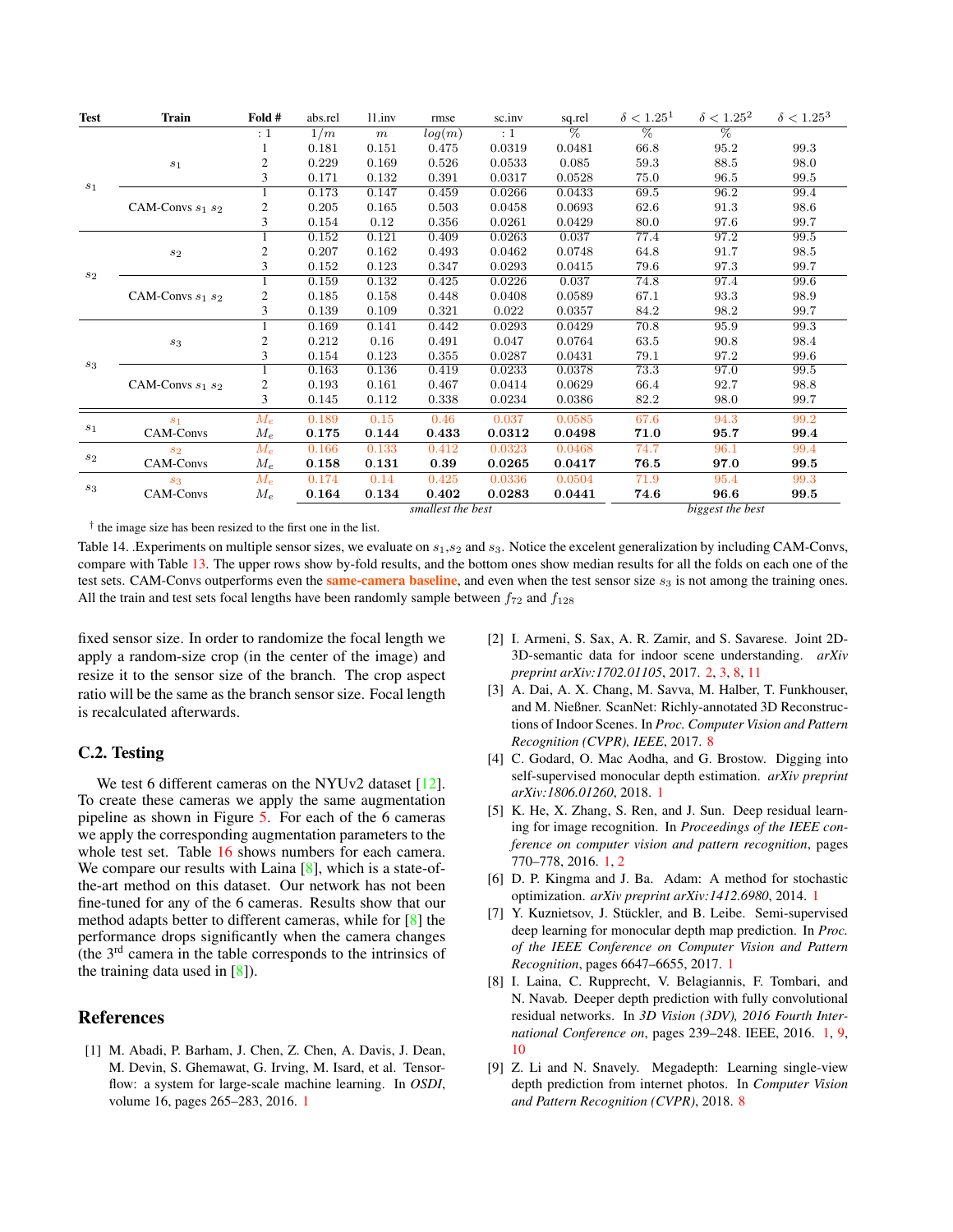<span id="page-9-6"></span>

| <b>Train</b>                               | Fold #         | abs.rel  | 11.inv           | rmse              | sc.inv | sq.rel | $\delta < 1.25^1$ | $\delta < 1.25^2$ | $\delta < 1.25^3$ |
|--------------------------------------------|----------------|----------|------------------|-------------------|--------|--------|-------------------|-------------------|-------------------|
|                                            |                | $\div 1$ | 1/m              | m                 | log(m) | :1     | $\overline{\%}$   | $\overline{\%}$   | $\overline{\%}$   |
|                                            |                | 0.155    | 0.224            | 0.341             | 0.0303 | 0.0383 | 74.1              | 95.9              | 99.2              |
| $s_5f_{64}$                                | $\overline{2}$ | 0.203    | 0.274            | 0.335             | 0.0514 | 0.0742 | 68.0              | 91.5              | 98.3              |
|                                            | 3              | 0.144    | 0.197            | 0.242             | 0.0305 | 0.0394 | 81.1              | 97.0              | 99.6              |
|                                            |                | 0.205    | 0.246            | 0.316             | 0.0549 | 0.0691 | 63.7              | 93.2              | 99.1              |
| $s_1f_{64}$                                | 2              | 0.299    | 0.353            | 0.373             | 0.0756 | 0.149  | 48.4              | 82.1              | 95.7              |
|                                            | 3              | 0.249    | 0.294            | 0.323             | 0.0524 | 0.103  | 57.0              | 90.3              | 98.6              |
|                                            |                | 0.301    | 0.293            | 0.4               | 0.0348 | 0.127  | 43.3              | 91.6              | 99.1              |
| $s_1s_2\mathcal{U}f_{72}f_{128}^{\dagger}$ | 2              | 0.389    | 0.415            | 0.467             | 0.0651 | 0.217  | 30.8              | 75.7              | 94.6              |
|                                            | 3              | 0.421    | 0.413            | 0.46              | 0.0343 | 0.231  | 23.2              | 77.2              | 97.3              |
|                                            |                | 0.171    | 0.227            | 0.358             | 0.0481 | 0.0528 | 71.3              | 94.4              | 98.8              |
| $s_1s_2\mathcal{U}f_{72}f_{128}$           | 2              | 0.239    | 0.325            | 0.418             | 0.0735 | 0.0971 | 57.2              | 86.7              | 96.4              |
|                                            | 3              | 0.187    | 0.241            | 0.267             | 0.0379 | 0.0625 | 72.8              | 94.9              | 99.3              |
|                                            |                | 0.172    | 0.237            | 0.34              | 0.0525 | 0.0526 | 71.0              | 94.1              | 98.7              |
| $s_1s_2s_3\mathcal{U}f_{72}f_{128}$        | 2              | 0.245    | 0.346            | 0.379             | 0.076  | 0.0998 | 55.4              | 86.1              | 96.2              |
|                                            | 3              | 0.165    | 0.236            | 0.264             | 0.0418 | 0.0509 | 75.3              | 94.9              | 99.2              |
| CAM-Convs                                  | 1              | 0.142    | $\overline{0.2}$ | 0.279             | 0.0307 | 0.035  | 77.4              | 96.8              | 99.6              |
|                                            | $\overline{c}$ | 0.228    | 0.298            | 0.322             | 0.0549 | 0.0863 | 60.5              | 90.9              | 98.2              |
| $s_1s_2\mathcal{U}f_{72}f_{128}$           | 3              | 0.175    | 0.217            | 0.269             | 0.0271 | 0.0544 | 76.3              | 96.7              | 99.7              |
| $s_5f_{64}$                                | $M_e$          | 0.163    | 0.227            | 0.309             | 0.0356 | 0.0462 | 75.1              | 95.3              | 99.3              |
| $s_1$ $f_{64}$                             | $M_e$          | 0.245    | 0.292            | 0.337             | 0.0598 | 0.101  | 56.6              | 89.2              | 98.2              |
| $s_1s_2\mathcal{U}f_{72}f_{128}$           | $M_e$          | 0.369    | 0.369            | 0.44              | 0.0427 | 0.188  | 32.0              | 81.9              | 97.6              |
| $s_1s_2\mathcal{U}f_{72}f_{128}$           | $M_e$          | 0.196    | 0.262            | 0.343             | 0.0511 | 0.0688 | 67.4              | 92.6              | 98.6              |
| $s_1s_2s_3\mathcal{U}f_{72}f_{128}$        | $M_e$          | 0.191    | 0.269            | 0.328             | 0.055  | 0.0647 | 67.7              | 92.5              | 98.5              |
| CAM-Convs $\mathcal{U}f_{72}f_{128}$       | $M_e$          | 0.177    | 0.236            | 0.289             | 0.0362 | 0.0541 | 71.9              | 95.4              | 99.4              |
|                                            |                |          |                  | smallest the best |        |        | biggest the best  |                   |                   |

<span id="page-9-2"></span>\* the network has been trained without focal length normalization.

Table 15. In order to test the generalization capabilities of the networks we have tested our best performing networks on a different camera model. Upper part shows by-fold results, bottom part shows median results for all the folds on each one of the test sets. CAM-Convs proved to achieve close to the same-camera baseline performance while none of the other models show good performance. The test has been done with  $s_5$  images taken with  $f_{64}$ .

| PP Shift                 | Crop                     | Resize           | Model             | abs.rel  | 11.inv | rmse             | sc.inv | sq.rel     | $\delta < 1.25^{\perp}$ | $\delta < 1.25^2$ | $\delta < 1.25^3$ |
|--------------------------|--------------------------|------------------|-------------------|----------|--------|------------------|--------|------------|-------------------------|-------------------|-------------------|
| (w,h)                    | $W \times H$             | $W \times H$     |                   | $\div 1$ | 1/m    | $\boldsymbol{m}$ | log(m) | $\colon 1$ | $\%$                    | $\overline{\%}$   | %                 |
|                          |                          |                  | $\lceil 8 \rceil$ | 0.43     | 0.323  | 1.34             | 0.0518 | 0.202      | 5.4                     | 24.8              | 64.8              |
|                          |                          |                  | ours              | 0.228    | 0.114  | 0.732            | 0.0496 | 0.076      | 52.0                    | 87.9              | 98.2              |
|                          | $\overline{\phantom{a}}$ | $256 \times 192$ | $\lceil 8 \rceil$ | 0.298    | 0.107  | 0.784            | 0.041  | 0.157      | 53.0                    | 89.1              | 97.1              |
|                          |                          |                  | ours              | 0.234    | 0.101  | 0.681            | 0.0441 | 0.0852     | 56.3                    | 90.5              | 99.4              |
|                          | $640 \times 448$         | $320 \times 224$ | $\lceil 8 \rceil$ | 0.175    | 0.0743 | 0.533            | 0.0392 | 0.0626     | 76.4                    | 94.6              | 98.9              |
| $\overline{\phantom{a}}$ |                          |                  | ours              | 0.211    | 0.0911 | 0.657            | 0.0425 | 0.0687     | 62.3                    | 92.3              | 99.5              |
|                          | $380 \times 380$         | $256 \times 256$ | $\lceil 8 \rceil$ | 0.245    | 0.125  | 0.826            | 0.0328 | 0.0766     | 36.7                    | 89.9              | 98.7              |
| $\overline{\phantom{a}}$ |                          |                  | ours              | 0.196    | 0.0854 | 0.658            | 0.0334 | 0.058      | 62.8                    | 93.0              | 99.6              |
|                          | $352 \times 352$         |                  | $\lceil 8 \rceil$ | 0.279    | 0.156  | 0.902            | 0.0317 | 0.0919     | 23.9                    | 82.9              | 98.1              |
| $(40, -50)$              |                          | $256 \times 256$ | ours              | 0.194    | 0.0864 | 0.64             | 0.0303 | 0.0552     | 63.3                    | 93.7              | 99.7              |
| $(-20, 15)$              |                          |                  | $\lceil 8 \rceil$ | 0.285    | 0.158  | 0.948            | 0.0281 | 0.0957     | 22.7                    | 79.4              | 98.3              |
|                          | $186 \times 465$         | $128 \times 320$ | ours              | 0.197    | 0.0883 | 0.668            | 0.0245 | 0.0556     | 62.0                    | 94.8              | 99.9              |

<span id="page-9-5"></span>Table 16. Experiments on NYUv2 [\[12\]](#page-9-4). We compare our model on six different cameras (see Figure [5](#page-11-0) for details on how to generate images from different cameras) against Laina  $[8]$ . Notice how the errors of our network are almost constant despite changing the camera parameters. The performance of [\[8\]](#page-8-0) degrades as the test camera parameters move away from the training camera parameters. The first test (first two rows) was done with the original image size of the dataset, which is  $640 \times 480$ .

- <span id="page-9-0"></span>[10] N. Mayer, E. Ilg, P. Hausser, P. Fischer, D. Cremers, A. Dosovitskiy, and T. Brox. A large dataset to train convolutional networks for disparity, optical flow, and scene flow estimation. In *Proceedings of the IEEE Conference on Computer Vision and Pattern Recognition*, pages 4040– 4048, 2016. [1](#page-0-1)
- <span id="page-9-1"></span>[11] O. Ronneberger, P. Fischer, and T. Brox. U-net: Convolutional networks for biomedical image segmentation. In *International Conference on Medical image computing and*

*computer-assisted intervention*, pages 234–241. Springer, 2015. [1](#page-0-1)

- <span id="page-9-4"></span>[12] N. Silberman, D. Hoiem, P. Kohli, and R. Fergus. Indoor segmentation and support inference from rgbd images. In *European Conference on Computer Vision*, pages 746–760. Springer, 2012. [8,](#page-7-1) [9,](#page-8-10) [10](#page-9-6)
- <span id="page-9-3"></span>[13] J. Uhrig, N. Schneider, L. Schneider, U. Franke, T. Brox, and A. Geiger. Sparsity Invariant CNNs. In *International Conference on 3D Vision (3DV)*, 2017. [8](#page-7-1)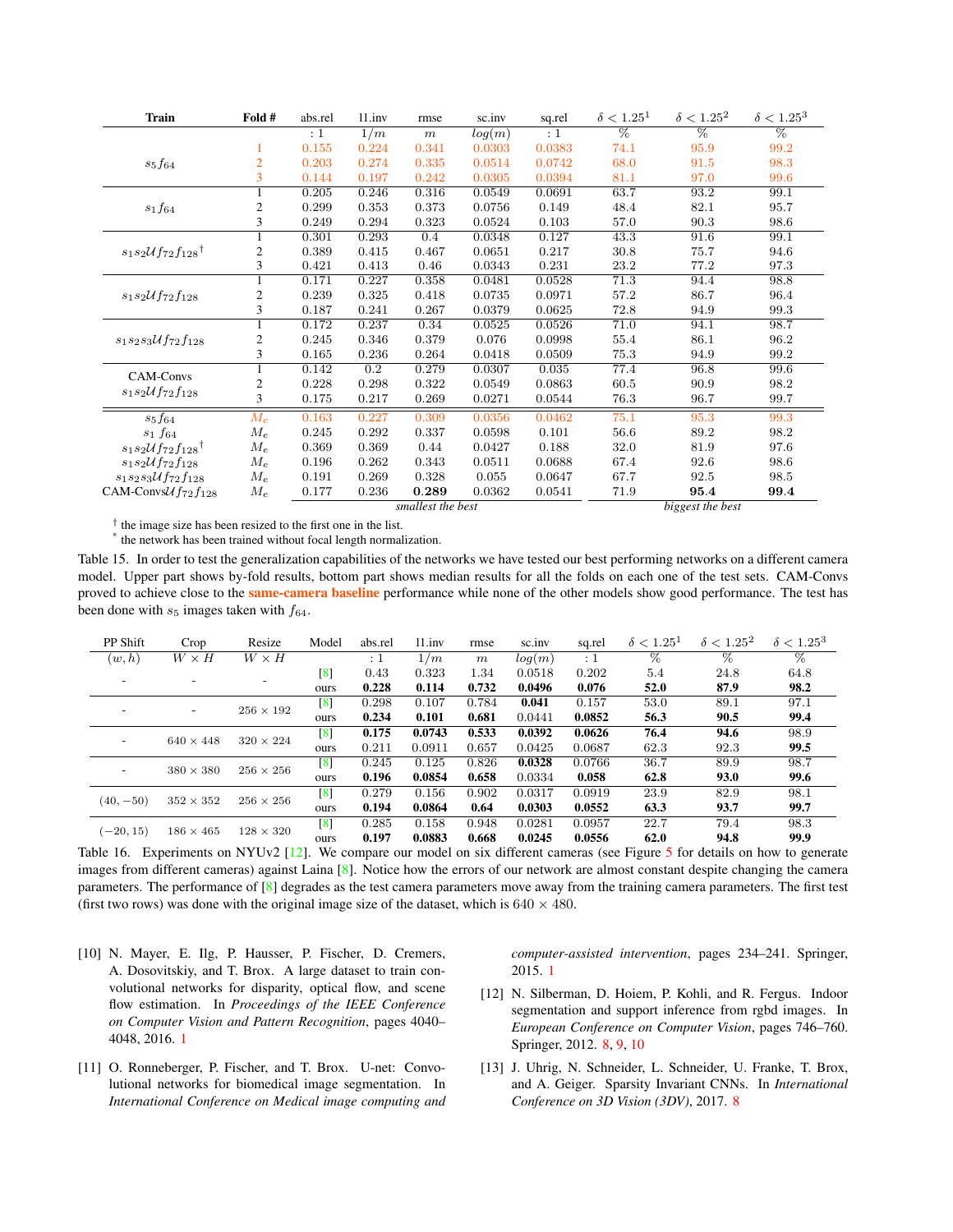<span id="page-10-3"></span>

Figure 4. Qualitative results on 2D-3D Semantincs Stanford Dataset [\[2\]](#page-8-6). Sensor size  $320 \times 256$  and focal length  $f_{64}$ . Networks have been trained on  $256 \times 192$  and  $192 \times 256$  with focal lengths between  $f_{72}$  and  $f_{128}$ .

- <span id="page-10-1"></span><span id="page-10-0"></span>[14] B. Ummenhofer, H. Zhou, J. Uhrig, N. Mayer, E. Ilg, A. Dosovitskiy, and T. Brox. DeMoN: Depth and Motion Network for learning monocular stereo. In *IEEE Conference on computer vision and pattern recognition (CVPR)*, volume 5, page 6, 2017. [1](#page-0-1)
- <span id="page-10-2"></span>[15] J. Xiao, A. Owens, and A. Torralba. SUN3D: A database of big spaces reconstructed using SfM and object labels. In *Proceedings of the IEEE International Conference on Computer*

*Vision*, pages 1625–1632, 2013. [8](#page-7-1)